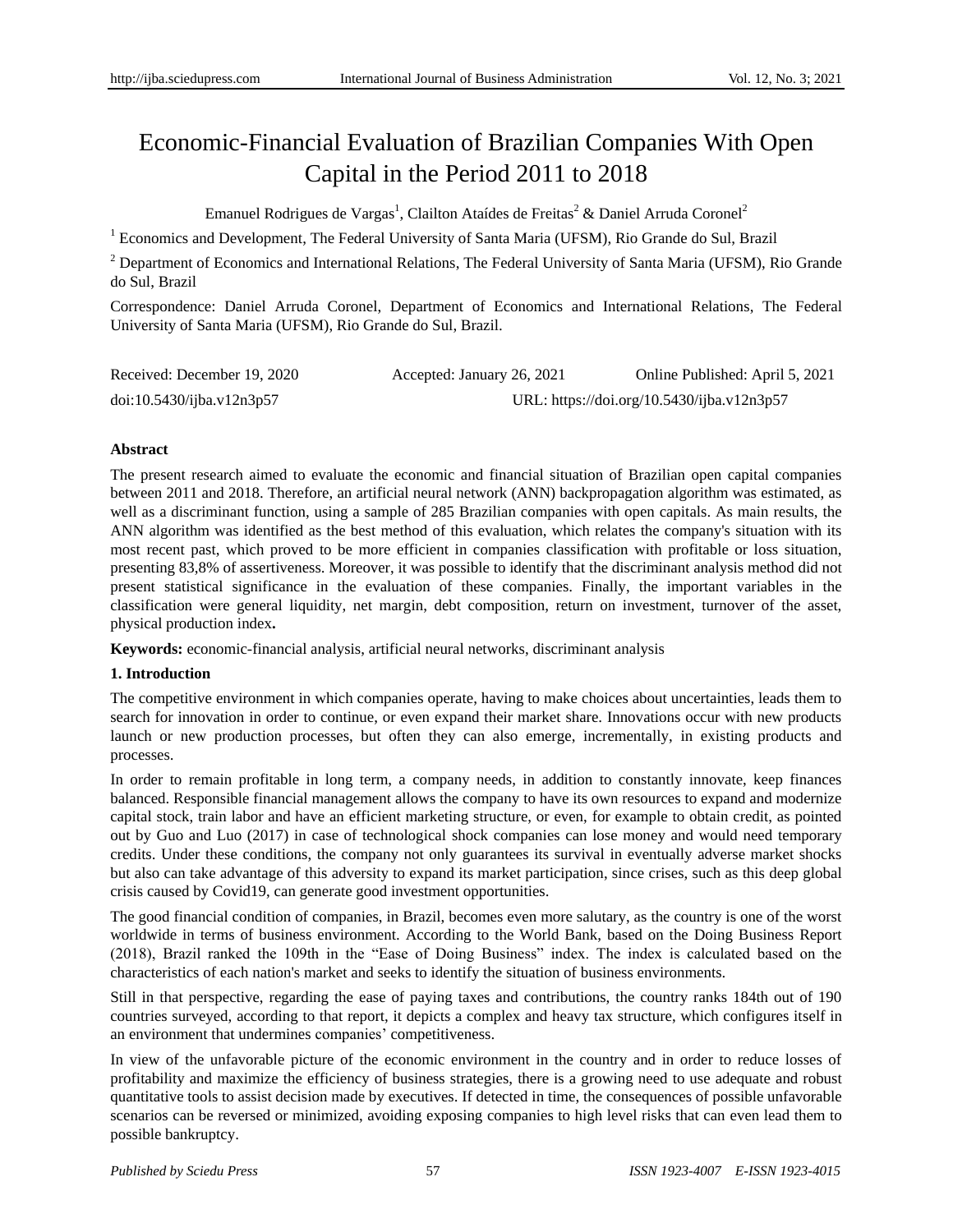Several studies have sought to assess, based on economic and financial indicators, whether a given company can be classified as profitable or not. Among these studies, Chung et al. (2008) and Chen and Du (2009), who built neural networks as a model for predicting the financial health situation; respectively, of New Zealand industrial companies and Taiwanese companies listed on the financial markets of those countries. Teixeira et al. (2013) used the discriminant analysis method to classify the financial situation of 255 companies listed on BMF&Bovespa. Aydın (2015) evaluated the use of artificial neural networks (ANN) in the identification of financial crises in the Turkish economy, with seven macroeconomic and financial indicators, between the years 1990 and 2014. Azayite and Achchab (2018) used the neural network method to build tooling as an alarm to predict a company bankruptcy situation.

Despite this, no studies were reported that sought to study the financial health of open capital companies in Brazil, from 2011 to 2018, with the concomitant application of ANN method and discriminant analysis (DA). With this, the present research sought to contribute to the academic discussion about the empirical application of statistical models, which can help executives in business decision making, especially at times when the economy enters into recession and depression. Furthermore, the present study aimed to contribute, mainly, in the sense of seeing if the proposed models are efficient tools to minimize uncertainties inherent to the economic environment.

This problem can be outlined as follows: Are the ANN model and the DA efficient tools in classifying, from a set of economic and financial indicators, the open capital companies in profitable or not, thus, serving as references in decision making by business managers

In order to answer the research problem, the general objective of this study was to assess the economic and financial situation of open capital companies, between 2011 and 2018, aiming to classify them into two groups (profitable and non-profitable) according to their financial indexes and economic variables, based on the use of ANN and DA.

The period chosen was characterized by a strong fluctuation in economic activity in Brazil, with a consequence on the solvency capacity of companies. In addition, this period matches with the last standardization published in the Accounting Technical Pronouncements of the Accounting Pronouncements Committee, related to the structure of balance sheets and financial statements.

The present research was structured in five sections, the first section is composed of this introduction; in section 2, some studies are presented that involve the economic and financial evaluation of open capital companies listed on stock exchanges; in section 3, the methodological procedures used are presented, in which the characterization of the sample is presented, the variables and the methods used to conduct the research in question, which consisted of a ANN preparation and a discriminating function; in section 4, results are analyzed and discussed and, finally, in section 5, the study is concluded.

#### **2. Literature References**

Mathematical, statistical and econometric models of artificial neural networks (ANN), among others, which are always evolving, contribute to the understanding of the phenomena relevant to economic agents choices under an environment of economic uncertainty. In the literature, several models used to identify the financial health of the company appear, which allow the construction of optimized decision making, minimizing risks and increasing investments returns. In this section, the most recent studies are presented, which use quantitative methods in risk evaluation of corporate insolvency.

Odom and Sharda (1990) used the DA and ANN methods to estimate the classification of 129 companies between 1975 and 1982, collected in Moody's Industrial Manuals, of which 65 were bankrupt. In addition, it compares the prediction of each method. Two samples were generated, one for training and testing with 74 companies and another for validation with 55 companies. For training, three proportions were made between bankrupt and non-bankrupt companies, respectively, 50% / 50%, 80% / 20% and 90% / 10%. For the validation sample, the 3 proportions showed respectively, with DA 74%, 78% and 69%, with ANN 81%, 78% and 81%. Thus, they concluded that the use of ANN for prediction shows better results than DA.

Chung et al. (2008) used the DA and ANN method to estimate and compare the ability to predict the financial situation of New Zealand industries between 2004 and 2017. To do so, they used financial data on leverage, profitability, turnover, liquidity and structure companies, collected on their balance sheets. As main results, they reported that the model built from the neural network is more complete and has a more assertive process for forecasting companies' insolvency. The discriminant analysis had a classification of 62% of assertiveness, furthermore it violated the assumption of normality for independent variables.

Chen and Du (2009) used the ANN model and factor analysis to build prediction models. They consisted of a sample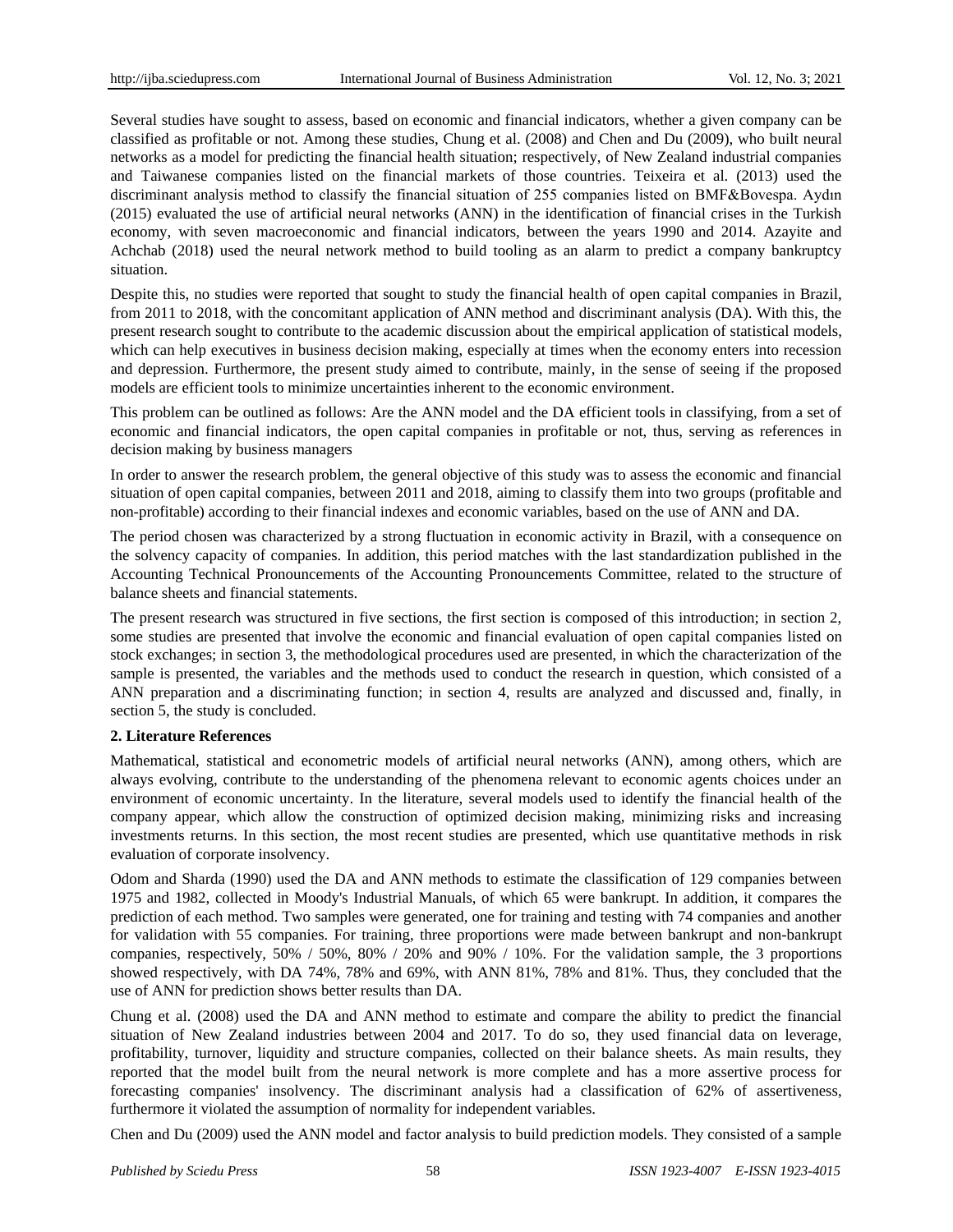of sixty-eight companies listed on the Taiwan Stock Exchange. In the study, thirty-seven financial and non-financial indexes were used. As main results, they indicated that the use of ANN has a high degree of precision power in predicting the assessment of companies" financial situation, vis-à-vis the factor analysis method.

Yildirim et al. (2011), using ANN, predicted, between 2000 and 2010, the monthly stock yield of fourteen companies listed on the Istanbul Stock Exchange and linked to the sectors of production of corrugated cardboard and other types of paper. The gold price, volume trading exchange, average purchase and sale of the exchange rate and monthly deposit were used as indicators. Finally, they reported that ANN was able to adequately predict, with 95% of correct answers, the income of the sampled companies

Teixeira et al. (2013) aimed to use the DA method in the estimation of functions to discriminate companies between profitable, intermediary and non-profitable companies, between 2009 and 2011. Variables used were liquidity (general, current and dry), turnover asset, assets return, net margin, equity return, indebtedness, debt composition and fixed assets. In all, the sample consisted of 255 companies listed on the BMF&FBOVESPA. The authors constructed two discriminating functions and were able to identify that the indicators used and the functions constructed have high predictive power, verifying that 61.8% of the companies were classified correctly, and, when considering the average in the period, this percentage increased to 82.8%.

Aydın et al. (2015) built an alert system, using ANN, so that it was possible to predict economic and financial crises in the Turkish economy, based on seven indicators, namely: US dollar, gold price, Istanbul Stock Exchange index, price index, money supply, domestic debt stock, and a index composed of economic indicators, between 1990 and 2014. The author, when presenting the real historical series compared to those predicted, identified that ANN has high predictive financial crises.

Björklund and Uhlin (2017) aimed to develop ANN to identify the time of assets return. Using a historical series of financial indicators, such as exchange rate, index of different assets such as stocks and commodities, indicated that in the ANN model there is no significant improvement in relation to the portfolio optimization, which is a method of choosing an investment portfolio.

Azayite and Achchab (2018) used a sample of 690 companies to build, using ANN, an alarm as a tool for predicting the risk of insolvency of companies in the service and commerce sectors of Morocco between 2010-2013. Thus, using information from the financial statements, not specified in the research, they highlighted that the ANN is valid as an alarm tool for a possible situation of insolvency risk. The authors indicated that there is approximately 85% accuracy in predicting the solvency capacity of companies with ANN use.

Prado et al. (2020) used ANN to estimate two solvency prediction models for 100 companies in the commercial sector in 2003, with 68 companies for training and 32 for validation. The first model defined 6 variables with 96.9% of accuracy level while the second model has added 2 variables with 100% of accurancy discussed in the literature. The variable capital structure index presented, importance of 100% for the first model and 98.9% for the second. The profitability index was observer as another important variable for the two models. Then, they conclude that ANN has a high degree of prediction and relevance to evaluate the characteristics of the financial statements.

# **3. Methodology**

# *3.1 Theoretical Aspects of Artificial Neural Networks (Note 1)*

According to Mingoti (2017), ANN is applied in the estimation of time series, in cluster analysis, among others. This means that ANN is characterized as an information processor and that, from knowledge accumulation, it becomes available to define behavior patterns, using two aspects similar to the brain: (i) knowledge comes up through the process of learning existing in the network and, (ii) connection between neurons, considered as synaptic weight, has a determined capacity to acquire and store knowledge. Thus, the ANN is constituted from a learning process, which is called a learning algorithm and has the benefit of generalizing outputs about a certain phenomenon through learning, with network input training.

Corroborating, Braga, Carvalho and Ludermir (2000) argued that the ANN is made up of units that process in a simple way (nodes), calculating certain mathematical functions, and its functioning is based on a physical structure similar to that generated by the human brain nature.

It should be noted that ANNs have certain characteristics, namely: they are constituted in a non-linear way; they need to map the data from the input to the output, so that, after training, it is possible to make adjustments to the weights that make up the network and, thus, replicate them to other observations, if applicable; have the ability to adapt according to the environment to understand the characteristics of the analyzed phenomenon; have the ability to find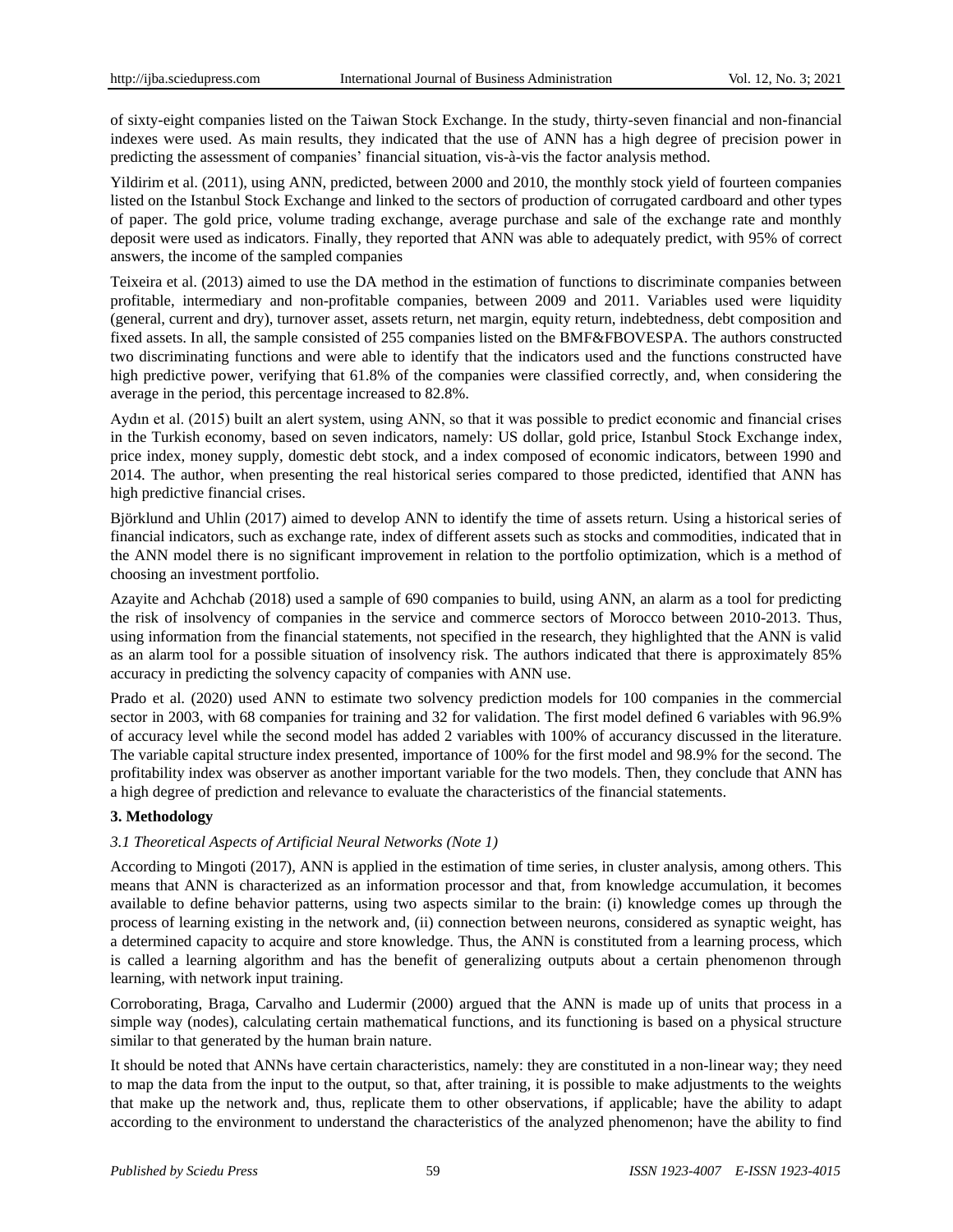patterns, to define which pattern adapts improves certain situations and what is the degree of confidence to perform a classification; have neurons that are activated by information in the network, but are also affected by other neurons belonging to it. The information that tries to explain a given phenomenon is used by the network to identify a pattern about it; it is able to tolerate failures, but it can deteriorate its performance and operability when there is a change in the conditions in which the information is presented; once the network is deployed in an integrated system, it is possible to perform tasks and identify extremely complex patterns; since they are universal, a given ANN can contribute and receive contributions from other neural networks, both in terms of building algorithms and theoretically; they arose from mimetic attempts in the neurobiological process, so they can be applied in the scientific development of neurobiology and, also, in solving problems in other areas of knowledge.



Figure 1. The general functioning of the ANN

Source: Author elaboration adapted fom Haykin (2001)

The basis for the constitution of ANN is the existence of neurons, shown in Figure 1. The neural network model can be described mathematically as follows:

$$
u_k = \sum_{j=1}^k \, w_{kj} x_j \tag{1}
$$

Where:  $u_k$  is the result given by the sum between the synaptic weights of neurons with each of the inputs, being  $u_k$ just a linear combination of the weighting of each weight with  $w_{ki}$  being the respective input of  $x_i$ .

According to Braga, Carvalho and Ludermir (2000), the sum of the weights of each neuron, or the weights of the nodes (connections) are given in the same way, which are then submitted to the activation function:

$$
\sum_{i=1}^{n} w_i x_i \tag{2}
$$

Where: *n* is the number of neurons considered,  $w_i$  is the weight of each entry for each layer. With just one layer and one neuron, and  $x_i$  becomes the value of each entry.

Finally, the output, or result, is given after the application of the activation function with bias influence, conceptually understood as a systematic error, being this process specified as:

$$
y_k = \varphi(v_k) \tag{3}
$$

$$
y_k = \varphi(u_k + b_k) \tag{4}
$$

being,  $v_k$  the sum of the weights by the respective input values  $(u_k)$  with the values of the bias  $(b_k)$ , which can increase or decrease when entering the activation function; that is, it is a parameter external to the neuron  $k$ ;  $\varphi$  is the activation function itself that will generate the output value, which can be 0 or 1, if the function is a threshold function.

The activation function can be represented by: (i) a threshold (Note 2) function, in which the result of greater than or equal to 0 will cause an output equal to 1, or 0 when the opposite occurs; (ii) a sigmoid function given as follows:

$$
\frac{1}{(1+exp(-av))}
$$
 (5)

Formally, the ANN can have more than one neuron and with other layers, being characterized with multiple layers, as shown in Figure 2: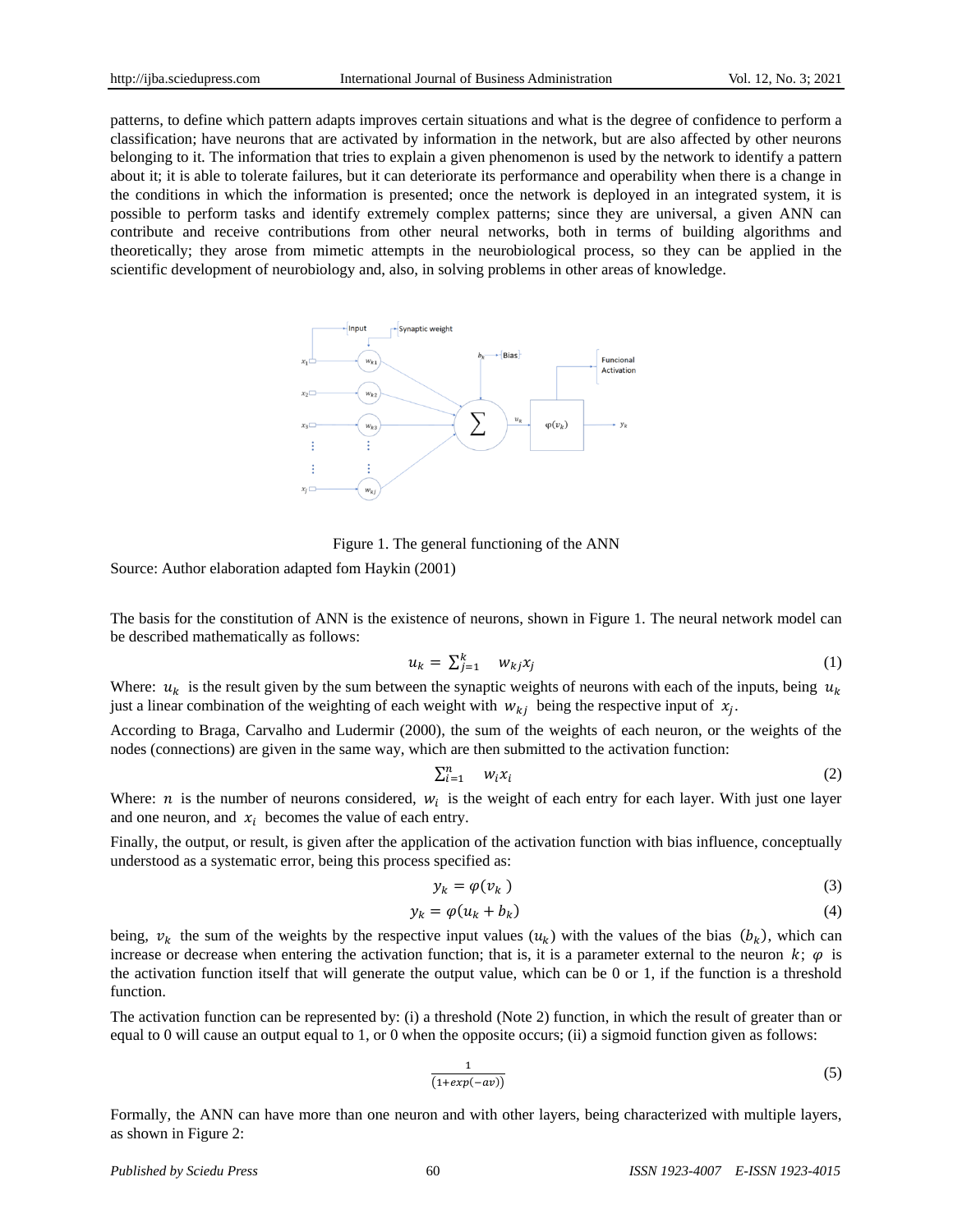

Figure 2. Perceptron Graph with two hidden layers

Source: Adapted from Haykin (2001)

The algorithm learning used in the ANN is intrinsically related to the form of learning presented by the neural network, and can be supervised or not supervised. As the algorithm used in the present study requires supervision, which is necessary for the scientific understanding of the financial solvency process of Brazilian companies, the algorithm with learning supervision is used. More specifically, a logistical function is given by:

$$
y_j = \frac{1}{\left(1 + exp(-v_j)\right)}\tag{6}
$$

For Braga, Carvalho and Ludermir (2000), supervised learning requires that the training carried out should be reviewed in case of a change from a situation different from the original, requiring the construction of a new learning strategy. According to the authors, the best known algorithm is backpropagation, which learns from the use of input and output to correct the output error, being considered an algorithm of the multilayer perceptron type (perceptron multilayer neural network).

The backpropagation algorithm is also known as error backpropagation, which is a perceptron multilayer network with the following characteristics: (i) each neuron has an activation function with a nonlinearity characteristic, which is given by a logistic function; (ii) as the network has other hidden layers, these are used to understand the phenomenon in its complexity; (iii) the network has a high degree of connection through synapses. It is worth noting that, if there is a need to change any of the connections, the synapses and their respective weights are also changed. According to Riedmiller and Braun (1993), the backpropagation algorithm of the neuralnet-package has the function of performing network application in order to reduce the error in calculating the output value

The backpropagation algorithm error is defined as a technique that efficiently calculates the partial derivatives of the neural network in order to adjust the weights of the network in relation to the input vector in the network by means of error return, minimizing the output vector and reducing the difference between the output and input.

The error signal at the neuron output *i* is already defined by:

$$
e_j(n) = d_j(n) - y_j(n) \tag{7}
$$

Where:  $e_i(n)$  is the error signal of neuron *j*;  $d_i(n)$  is the desired response to neuron *j* and  $y_i(n)$  is the output signal from neuron *j;*

From Equation (7), it is possible to calculate the instantaneous value of the total error energy and the average error energy, which are defined as a function of free parameters (synaptic weights and bias), which are formally defined from the instantaneous value of the error energy. The error energy  $(E)$  has an instantaneous value (square error) defined as:

$$
E = \frac{1}{2} e_j^2(n)
$$
 (8)

The total error energy  $[E(n)]$  is found by formally adding the squares of errors calculated according to Equation (8):

$$
E(n) = \frac{1}{2} \sum_{j \in C} e_j^2(n) \tag{9}
$$

Where:  $C$  is the set that contemplates the output neurons.

The average energy value is represented as a cost function of the network's learning process, calculated as follows:

$$
E_{med} = \frac{1}{N} \sum_{n=1}^{N} E(n) \tag{10}
$$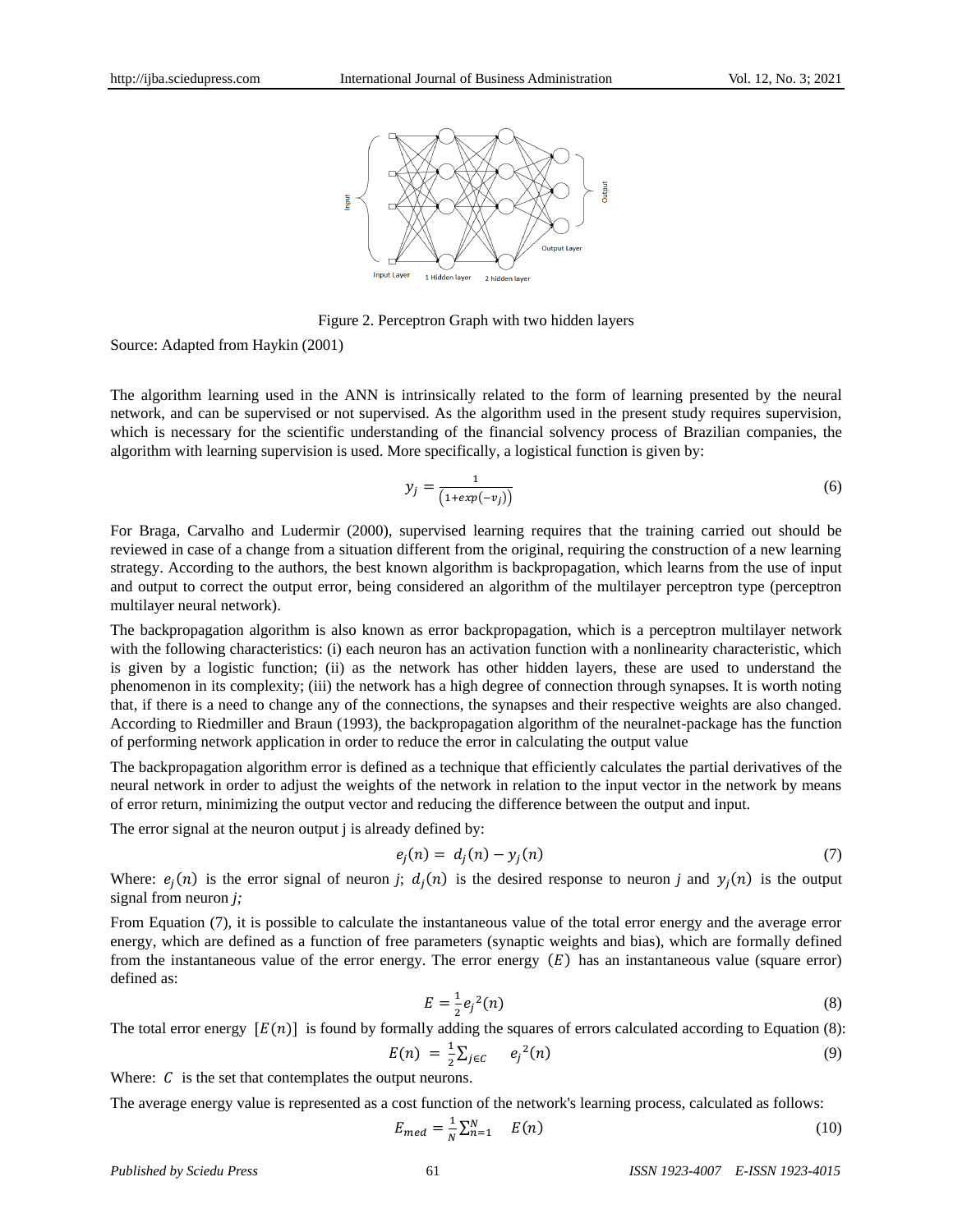Where,  $E_{med}$  is the average of  $E(n)$  considering all values of *N*, where *N* is the number of observations used for training.

The input signal in the activation function is obtained from the weighted sum of the synaptic inputs with the bias, and this sum is called the local induced field, being defined as follows:

$$
v_j(n) = \sum_{i=0}^m w_{ji}(n) y_i(n) \qquad (11)
$$

 $v_j(n)$  is the weighted sum of the entries with the bias (local induced field);  $w_{ji}(n)$  is the synaptic weight of neuron *j* to neuron *i.*

Thus, the output of the neuron *j* is defined by:

$$
y_i(n) = \varphi_i[v_i(n)] \tag{12}
$$

where,  $\varphi_i(n)$  is defined as the activation function, *n* refers to the n<sup>th</sup> standard of training on the network.

In this algorithm, the correction of synaptic weights is proportional to that derived from Equation (9) in relation to synaptic weights. Thus:

$$
\frac{\partial E(n)}{\partial w_{ji}(n)} = \frac{\partial E(n)}{\partial e_j(n)} * \frac{\partial e_j(n)}{\partial y_j(n)} * \frac{\partial y_j(n)}{\partial v_j(n)} * \frac{\partial v_j(n)}{\partial w_{ji}(n)}
$$
(13)

The partial derivative  $\partial E(n)/\partial w_{ii}(n)$  is considered a factor that represents the sensitivity in determining the search for synaptic weights.

Differentiating  $E(n)$  regarding  $e_i(n)$ :

$$
\partial E(n)/\partial e_j(n) = e_j(n) \tag{14}
$$

Differentiating  $e_i(n) = d_i(n) - y_i(n)$  regarding  $y_i(n)$ :

$$
\partial e_j(n)/\partial y_j(n) = -1 \tag{15}
$$

Differentiating  $y_i(n) = \varphi_i(v_i(n))$  regarding  $v_i(n)$ :

$$
\partial y_j(n) / \partial v_j(n) = \varphi'_j\left(v_j(n)\right) \tag{16}
$$

Differentiating  $v_j(n) = \sum_{i=0}^m w_{ji}(n) y_i(n)$  regarding  $w_{ji}(n)$ 

$$
\partial v_j(n)/\partial w_{ji}(n) = y_i(n) \tag{17}
$$

Using all the differentiations specified in Equations (14) to (17), the following relationship is reached:

$$
\partial E(n)/\partial w_{ji}(n) = -e_j(n)\varphi'_j\big(v_j(n)\big)y_i(n) \qquad (18)
$$

Considering that the delta rule is defined as the search for the direction that modifies the weight to reduce the total error energy, the rule is defined as follows

$$
\Delta w_{ii}(n) = -\eta \partial E(n) / \partial w_{ii}(n) \tag{19}
$$

Where  $\eta$  is the parameter called learning rate.

Using the two previous demonstrations, we found:

$$
\Delta w_{ii}(n) = \eta \delta_i(n) y_i(n) \tag{20}
$$

Where  $\delta_i(n)$  is called the local gradient.

The local gradient indicates changes in weights, being defined as follows:

$$
\delta_i(n) = -\partial E(n)/\partial v_i(n) \tag{21}
$$

$$
\delta_j(n) = -\partial E(n)/\partial e_j(n) * \partial e_j(n)/\partial y_j(n) * \partial y_j(n) / \partial v_j(n)
$$
\n(22)

$$
\delta_j(n) = e_j(n)\varphi'_j\left(v_j(n)\right) \tag{23}
$$

An important factor for weights is the signal of the error, which, after verified, the neuron J can be the output or a hidden node. In the first case, it appears that, after generating the error, the gradient is calculated to adjust the weights at the synapses and; for the second case, a second demonstration is necessary, with no specific response for the hidden neuron. Thus, it is necessary to define the error signal recursively, relative to the error of all the other neurons connected to it. For this, it is necessary to consider that:

$$
v_j(n) = \sum_{i=0}^m w_{ji}(n) y_i(n) \tag{24}
$$

Which  $m$  is the layer size, that is, the number of nodes.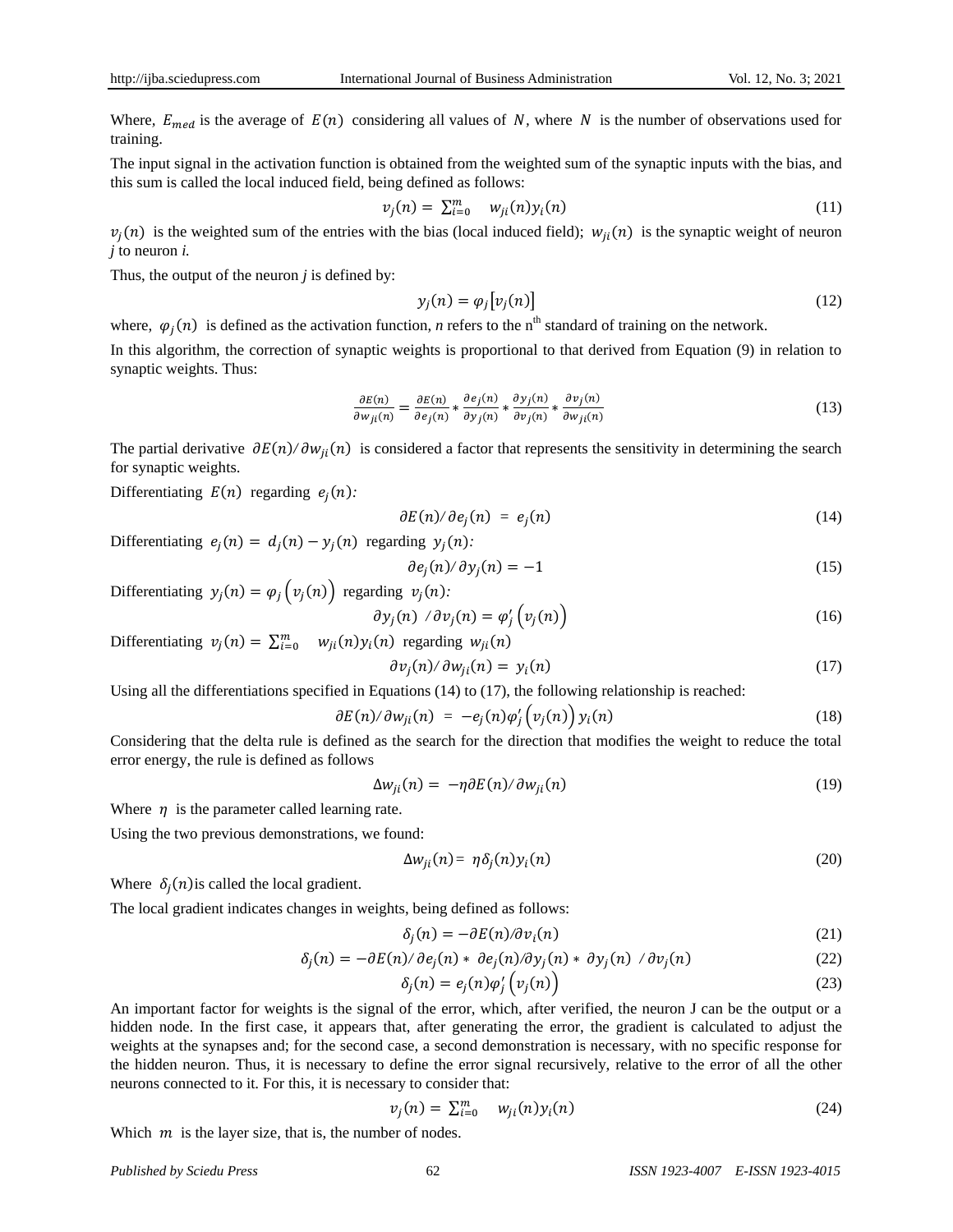Whether the neuron is hidden, then it is necessary to redefine the local gradient as follows:

$$
\delta_j(n) = -\partial E(n)/\partial y_j(n) * \partial y_j(n) / \partial v_j(n)
$$
\n(25)

$$
\delta_j(n) = -\partial E \frac{(n)}{\partial y_j(n)} * \varphi'_j \left( v_j(n) \right) \tag{26}
$$

To find it is necessary to know that,

$$
E(n) = \frac{1}{2} \sum_{k \in C} e_k^2(n) \tag{27}
$$

Where k is the output neuron, by differentiating Equation (27) regarding  $y_i(n)$ , we obtain:

$$
\partial E \frac{(n)}{\partial y_j(n)} = \sum_k \qquad e_k \frac{\partial e_k(n)}{\partial y_j(n)} \tag{28}
$$

Considering the chain rule, it is possible to verify that:

$$
\partial E \frac{(n)}{\partial y_j(n)} = \sum_k \qquad e_k \frac{\partial e_k(n)}{\partial v_j(n)} \frac{\partial v_k(n)}{\partial y_j(n)} \tag{29}
$$

Knowing that,

$$
e_k(n) = d_k(n) - y_k(n) \tag{30}
$$

That is,

$$
e_k(n) = d_k(n) - \varphi'_k(\nu_k(n))
$$
\n(31)

So,

$$
\frac{\partial e_k(n)}{\partial v_j(n)} = -\varphi'_k(v_k(n))\tag{32}
$$

In this second case, the induced local field is described as:

$$
v_k(n) = \sum_{j=0}^m w_{kj}(n)y_j(n) \tag{33}
$$

By differentiating the local field, Equation (33) in relation to  $y_i(n)$ , we find:

$$
\frac{\partial v_k(n)}{\partial y_j(n)} = w_{kj}(n) \tag{34}
$$

where,  $w_{ki}(n)$  are the synaptic weights of neurons in the hidden layer of the neural network.

Considering the above demonstration of the second case,

$$
\partial E \frac{(n)}{\partial y_j(n)} = -\sum_k e_k(n) \varphi'_k(v_k(n)) w_{kj}(n) \tag{35}
$$

And

$$
\partial E \frac{(n)}{\partial y_j(n)} = -\delta_k(n) w_{kj}(n) \tag{36}
$$

Thereby, the backpropagation formula is defined by calculating the local gradient of the neuron, which is hidden in the network, as shown below:

$$
\delta_j(n) = \varphi'_j\left(v_j(n)\right)\sum_k \delta_k(n)w_{kj}(n) \tag{37}
$$

The flow graph of the neuron  $k$  connection to the hidden neuron  $j$  is observed below.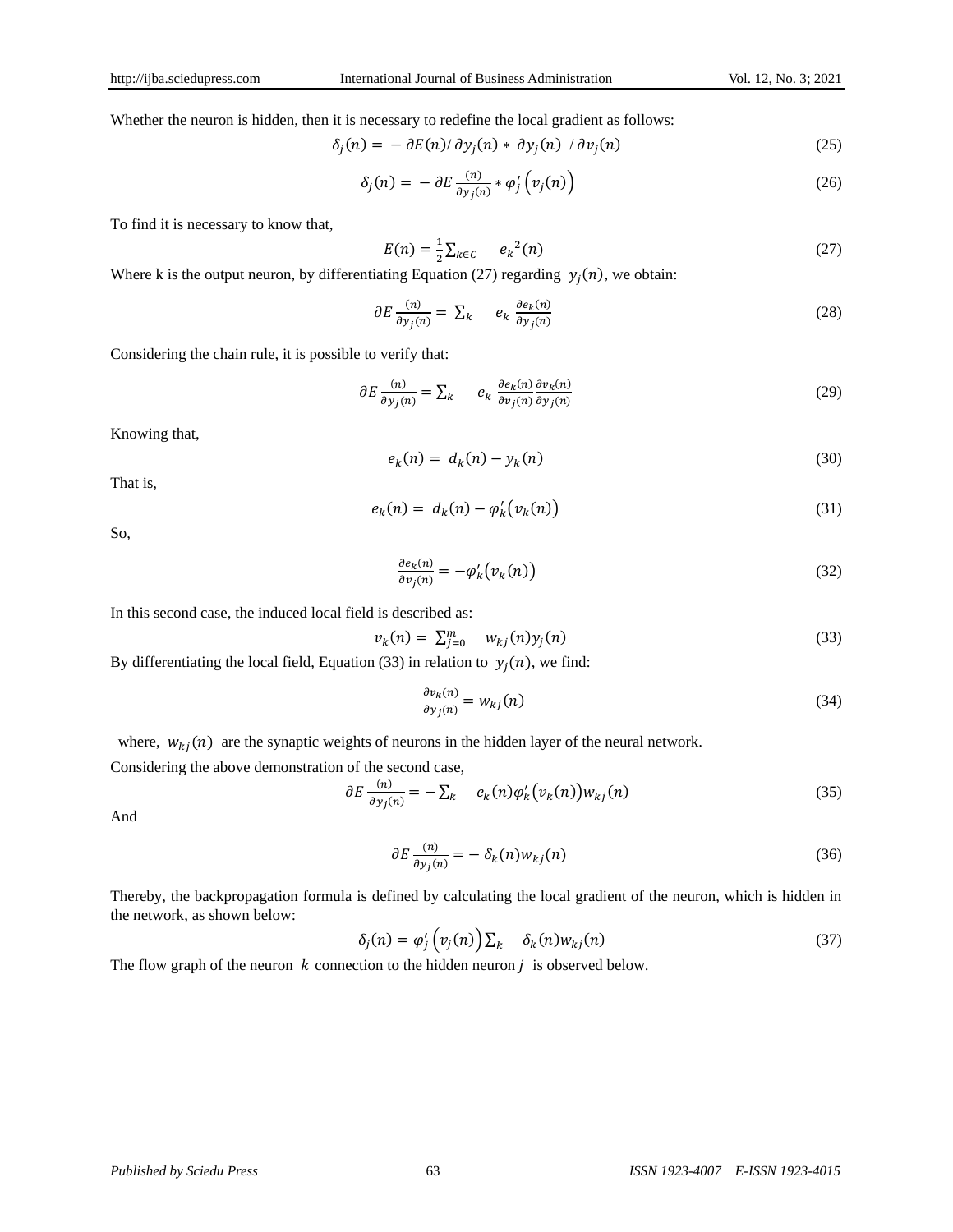

Figure 3. Signal flow with the hidden neuron j

Source: Haykin (2001)

Since  $\varphi'_i(v_i(n))$  is related to the activation function and the terms require  $\delta_k(n)$  signals to the neuron *j*, moreover, it is the weights that represent the neurons connection.

|  | Table 1. Backpropagation algorithm calculation |  |  |  |
|--|------------------------------------------------|--|--|--|
|--|------------------------------------------------|--|--|--|

| 1 <sup>o</sup> | Correction of weights between neurons i<br>for j: Delta Rule            | $w_{ii}(n) = \eta \delta_i(n) y_i(n)$                                       |  |  |
|----------------|-------------------------------------------------------------------------|-----------------------------------------------------------------------------|--|--|
| $2^{\circ}$    | If the neuron is the network output then<br>the local gradient will be: | $\delta_i(n) = e_i(n) \varphi'_i \left( v_i(n) \right)$                     |  |  |
|                | If neuron <i>j</i> is hidden, then the local<br>gradient will be:       | $\delta_j(n) = \varphi'_j\big(\nu_j(n)\big)\sum$<br>$\delta_k(n) w_{ki}(n)$ |  |  |

Source: Authors elaboration, based on Haykin (2001)

Briefly, the backpropagation algorithm has two fundamental relationships, as shown in Table 1.



Figure 4. Adjustments flow in weights

Source: Haykin (2001)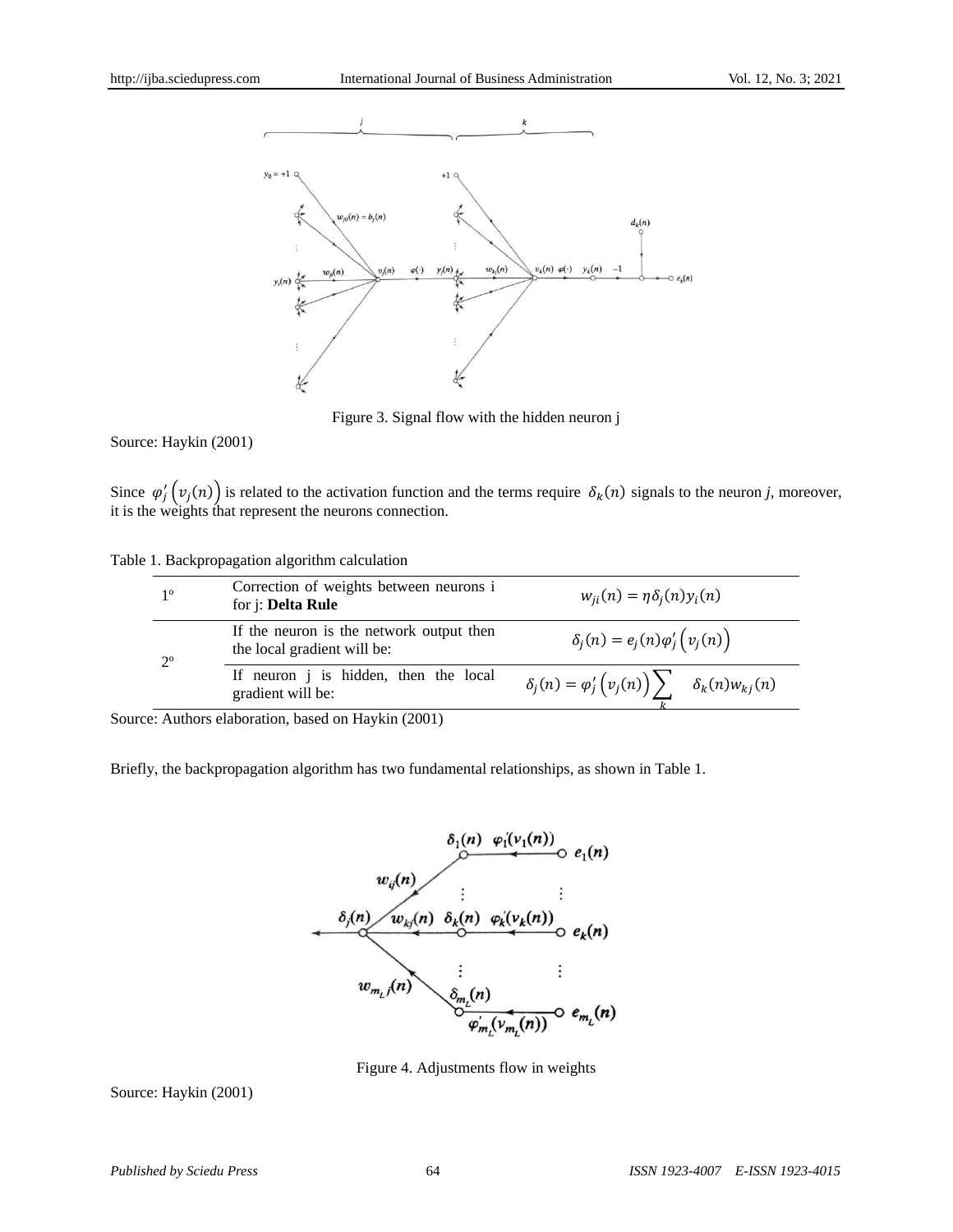The image sketched in Figure 4 represents the flow of weight adjustments from the error to the  $m<sub>i</sub>$  neurons.

Figure 4 shows the calculation by the local gradient when the neuron j is hidden. Simply, it represents the information flow that changes the local gradient to adjust the total energy of the error in order to adjust the weights and, consequently, promote errors reduction.

According to Rumelhart et al. (1986), learning by error propagation in the neural network has the purpose of defining weights in which the output will be equal or very close to the desired, considering that there is an exact number of cases with where it is possible to verify the desired output and compare with the one produced. In accordance with the authors, even if the error backpropagation learning method cannot guarantee solutions for all types of problems, even so, in analysis application, results showed that there was a solution in practically all the studies carried out.

Finally, the ANN empirical model propose to analyze the financial health of Brazilian open companies is specified below, in which:

The first estimated model is built to verify the contemporary relationship between the variables and the economic and financial situation of the companies, that is, the relationship between the situation of 2018 and the economic indexes of 2018. Formally:

$$
Lucr_{2018} = w_{k1}LiqG_{2018} + w_{k2}MLiq_{2018} + w_{k3}CompEnd_{2018} + w_{k4}EBITDA_{2018} + w_{k5}ROI_{2018} + w_{k6}ROE_{2018} + w_{k7}PCT_{2018} + w_{k8}GA_{2018} + w_{k9}PF_{2018} + w_{k10}VC_{2018} + w_{k11}VS_{2018} + w_{k12}TXPIB_{2018} + b_k
$$
 (38)

Where:  $w_{ki}$  with  $i = 1, 2, \dots, 12$  represents the synaptic weights of input for each variable in the ANN.

The second model (Equation 39) deals with the relationship between the situation of 2018 and the variables of the immediately previous year, that is, it seeks to predict the situation of the company in 2018 regarding the independent variables of 2017. Thus, the model is defined formally as:

$$
u_{k1}LiqG_{2017} + w_{k2}MLiq_{2017} + w_{k3}CompEnd_{2017} + w_{k4}EBITDA_{2017} + w_{k5}ROI_{2017} + w_{k6} ROE_{2017} + w_{k7} PCT_{2017} + w_{k6} GA_{2017} + w_{k9} PF_{2017} + w_{k10} VC_{2017} + w_{k11} VS_{2017} + w_{k12} TXPIB_{2017} + b_k
$$
 (39)

The third model generated in the neural network (Equation 40) is the relationship between 2018 and the history of each company from 2011 to 2017, in formal terms:

$$
Lucr2018 = wk1LiqG2017 + wk2MLiq2017 + wk3CompEnd2017 + wk4EBITDA2017 + wk5ROI2017 + wk6ROE2017 +wk7PCT2017 + wk8GA2017 + wk9PF2017 + wk10VC2017 + wk11VS2017 + wk12TXPIB2017 + wk13L2016 +wk14L2015 + wk15L2014 + wk16L2013 + wk17L2012 + wk18L2011 + bk
$$
 (40)

Where: the discrepancy in the  $(Lucr)$  on the ANN serve to incorporate the company's profitable history, which, in the present study, will be limited to 2011, and refers to the bias of the neural network.

The proposed models were also carried out by Teixeira et al. (2013), Chung et al. (2008), Chen and Du (2009) and Aydın et al. (2015), and, in the last model, only the variables from previous years were added as an analysis proposal.

In order to verify the relevance of each variable in the ANN model, the method of Olden and Jackson (2020) was used to identify the level of importance of variables in patterns identification and classification in the learning process of the neural network. The method is defined as the sum of the product of the weights in the neural network linked to each variables, between the hidden layers with the input and output weights of each neurons. The calculation is performed by multiplying the input and output weight in each neurons, as follows:

$$
C = w_{kj} * w_{ji} \tag{41}
$$

Then, the result of the multiplication of each layer is added and it is divided from the first layer by all the terms of the following layers, which, according to the author, it also denominates the relative importance of each variable in the learning process of ANN.

To estimate Equations (38), (39) and (40), RStudio free software was used, with the *neuralnet* and *NeuralNetTools* packages.

# *3.2 Describing, Specifying and Analyzing the Discriminant (Note 3)*

The discriminant analysis (DA) is used in addition to the ANN, mainly for the purpose of verifying the robustness of the estimates reached. According to Johnson et al. (2007), DA is a multivariate technique that seeks to separate the observations into groups, as well as to classify new observations in the pre-defined groups from a set of variables.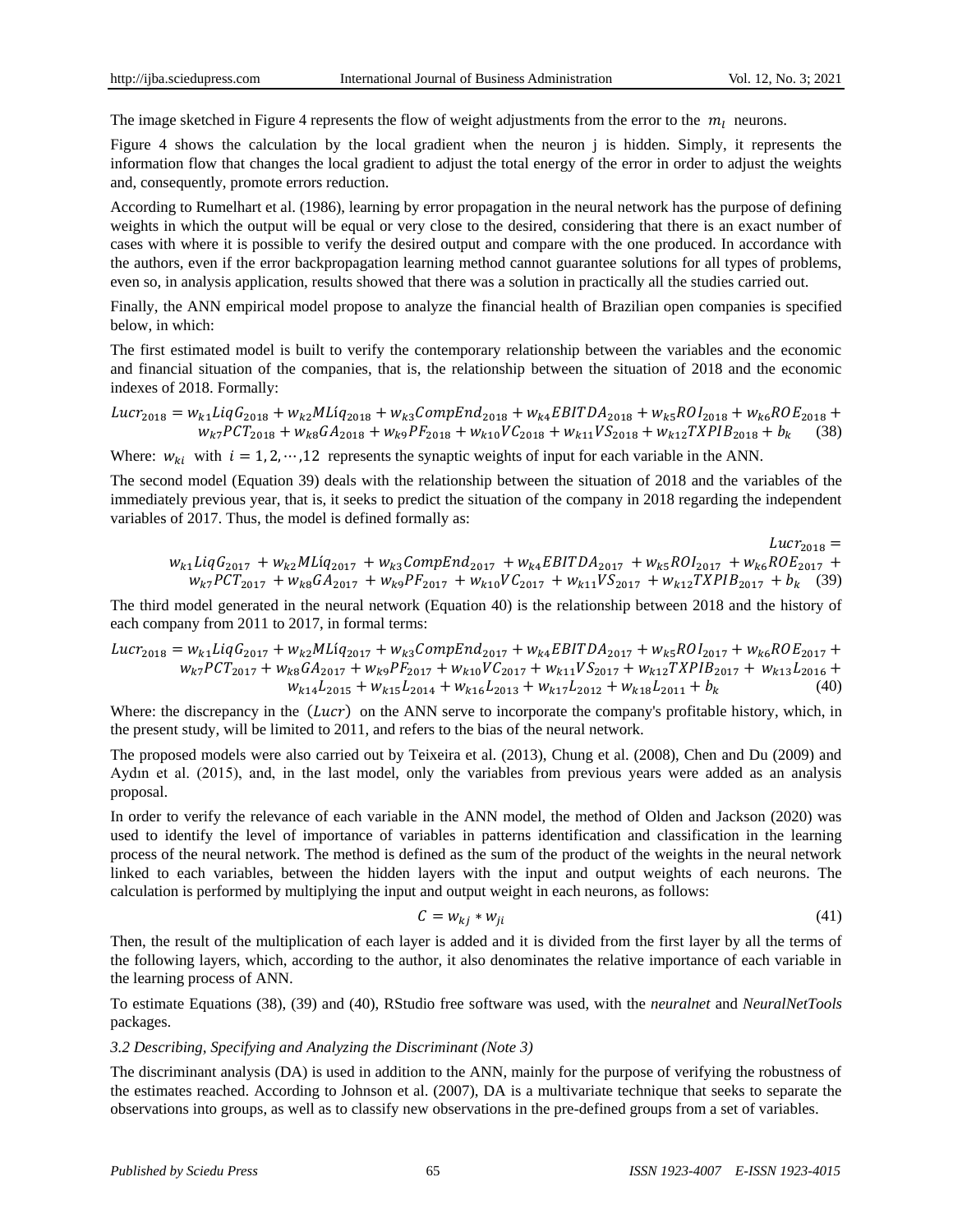Mingoti (2017) conceptualizes DA as a technique to classify observations, or objects of a sample or population. In order to be able to use it, it is necessary to have a classification or separation a priori, to later build a mathematical rule for discrimination based on the probability theory. The discriminant function can be defined generically as:

$$
Y = a'X \tag{42}
$$

Where: Y is a categorical variable;  $\alpha$  is a matrix of coefficients that determines the influence of each variable; X represents the matrix of variables, the same ones used in ANN and described in table 2.

Based on Hair Jr (2009), the discriminant function can be described as follows, already making the necessary adaptations with the variables of the present study:

$$
Lucr_{ik} = a + W_1 LiqG_{1k} + W_2MLiq_{k2} + W_3CompEnd_{k3} + W_4RentAtv_{k4}
$$
 (43)

where, Lucr<sub>ik</sub> is the discriminating score Lucr of the discriminant function j for the variable k, where Lucr is a binary variable, which is equal to 1 if there it is profitable and 0 otherwise; a is the function intercept;  $W_i$  with  $i = 1, 2, \dots, 13$  is the discriminating weight for the i-<sup>th</sup> independent variable; the other variables as described in board  $2.$ 

It is important to point out that Equation (42) is only a generic representation of the discriminant function most appropriate to the interests of the present study. However, the estimated discriminant functions are the same as those specified in Equations (38), (39) and (40).

One of the methods used to adjust the discriminant function is Fisher's, which identifies  $a'$ vectors so that groups can express the greatest difference between them, that is, the greatest difference between averages as well as the smallest variance. The biggest difference between the mean  $(\Delta \mu)$  is defined by Johnson and Wichern (2007) as:

$$
\Delta \mu = \frac{(y_1 - y_2)^2}{s_y^2} \tag{44}
$$

Where,  $y_1$  and  $y_2$  are, respectively, the average of two groups: 1 (profitable companies) and 2 (non-profitable) and

 $S_{\gamma}^{2} = \frac{\sum_{j=1}^{n_{1}} (y_{1j} - y_{1})^{2} + \sum_{j=1}^{n_{2}} (y_{2j} - y_{2})^{2}}{n_{1} + n_{2} + n_{3}}$  $\frac{f_1}{n_1+n_2-2}$  is the joint variance of the two groups, being  $y_{1j}$  and  $y_{2j}$  the observations of

the respective groups 1 and 2,  $n_1$  and  $n_2$  represent the size of each of the two groups.

According to Mingoti (2017), one of the tests used to compare the population average is the F test, called the Hotelling (Note 4) test. The null hypothesis of this test is the equality between the means, but, if the test statistic is not statistically significant, the function must be reworked with new variables so that it is possible to discriminate groups.

Another test used to verify whether the variables that make up the discriminant function are statistically capable of distinguishing groups, equivalent to the F test, is the Box' M, which has as a null hypothesis the equality between the variance and covariance matrices of the determined groups. Rejecting means that the linear discriminant function can be applied (Note 5).

#### *3.3 Data Source*

Data from publicly traded companies were collected at the sites: Brasil Bolsa Balcão (B3) (market value, volume of shares and number of companies) and Fundamentus © (Financial reports: Balance Sheet and Year Income Statement), among the years 2011 and 2018, that were active between 2017 and 2018.

The variables used to classify companies as solvent or non-solvent were selected based on the literature, especially in Matarazzo (2010), Marion (2012), Gitman (2010) and Assaf Neto (2018).

General liquidity (*LiqG*) is the reason  $\frac{current \,ussets + Neath \, cluster \, and \, length}{current \, liabilities + Long \, term \, liabilities}$ . This indicator shows the ratio of

current assets and long-term assets, for each R \$ 1.00 of total debt.

The net margin (*Mliq*) is defined as:  $\left(\frac{Net\ profit}{Net\ sale}\right)$  100. The indicator shows how much profit the company obtained

for each R \$ 100.00 of sales made.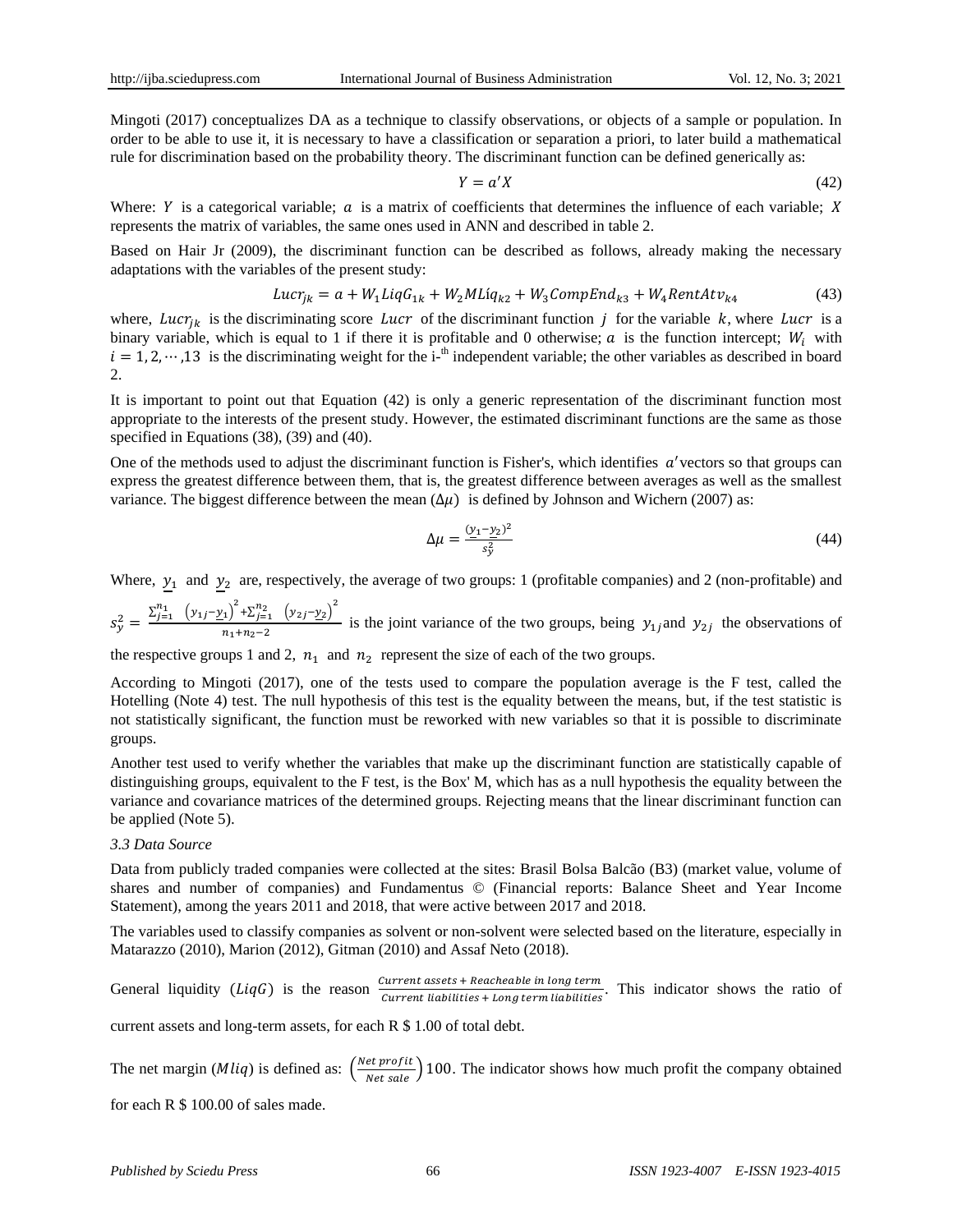The debt composition (*CompEnd*) is given by:  $\left(\frac{Current\; liabilities}{Third\;party\; capital}\right)$  100, and expresses the percentage relationship

between the company's short-term obligations, with the total of obligations.

Earnings before interest, taxes, depreciation and amortization (*EBITDA* - Earnings before Interest, Taxes, Depreciation and Amortization) is calculated by:  $EBITDA = Gross profit - operational expenses + financial income$ . This indicator represents a potential for cash generation and to guarantee debt compliance.

The return on assets (*ROI*) (Return On Investment) is defined as:  $ROI = \frac{Net profit}{Assets}$ ) 100. This represents the return

on all investment made in the company

The return on equity (*ROE*) (Return on Equity) is given by:  $ROE = \left(\frac{N}{2}\right)$  $\frac{\pi c}{\pi}$  (return on  $\frac{\pi}{\pi}$ ) 100 and represents the return on

investment made by the partners in the company.

The participation of third party capital (*PCT*) is formalized by:  $PCT = \left(\frac{T}{T}\right)^{T}$  $\frac{F_{\text{part}}}{\text{Net worth}}$ ) 100. This indicator represents the relationship between third party capital and equity, that is, the greater the relationship between third

party capital and equity, the lower the possibility of making financial decisions.

The turnover of the asset  $(GA)$  represents how many times the sales revenue is higher than the investment, formally:

$$
(GA = \frac{Net\, sale}{Assets})
$$

Besides these indicators, the following variables are also used as a way to assess the economic aspects of the company"s financial situations:

a) Rate of change in the annual volume index of the respective economic sectors in which each company is inserted

 $(GA = \frac{N}{2})$  $\frac{eV}{\text{S}}$ ). This index was used as indicators of cyclical activity in the market in which the company operates;

b) Annual sales volume index in retail trade (VC), which according to the Brazilian Institute of Geography and Statistics (IBGE, 2019), represents the volume of sales through retail trade, used as an indicator of market activity, specifically for sales to companies that are part of the retail trade activity;

c) Annual Industrial Physical Production Index (PF), which, according to IBGE (2019), is about measuring the production behavior of the extractive and processing industries and was used as an indicator of industrial market production for companies that are inserted in this market, more specifically than PIB, verifying the sector's annual production level;

d) Annual service volume index  $(VS)$ , which, according to IBGE (2019), is an index that measures the level of services volume performed year by year, so this indicator was used, in this research, to the companies that are inserted in this type of activity as information of the market to which they belong.

These variables are based on the Monthly Industrial Survey (PF, TXPIB), Monthly Service Survey (VS), Monthly Trade Survey (VC), all available in IBGE (2019).

And, finally, a profit dummy variable  $(L)$ , which, when assuming a value of 1, indicates that the company is profitable, and 0, otherwise.

#### **4. Analysis and Discussion of Results**

# *4.1 Estimates Using Artificial Neural Network (ANN) for Backpropagation Error*

The ANN error propagation, shown in Figure 5, uses logistics as an activation function. In order to reduce the estimate errors, ten repetitions of training are performed to adjust the neurons weights.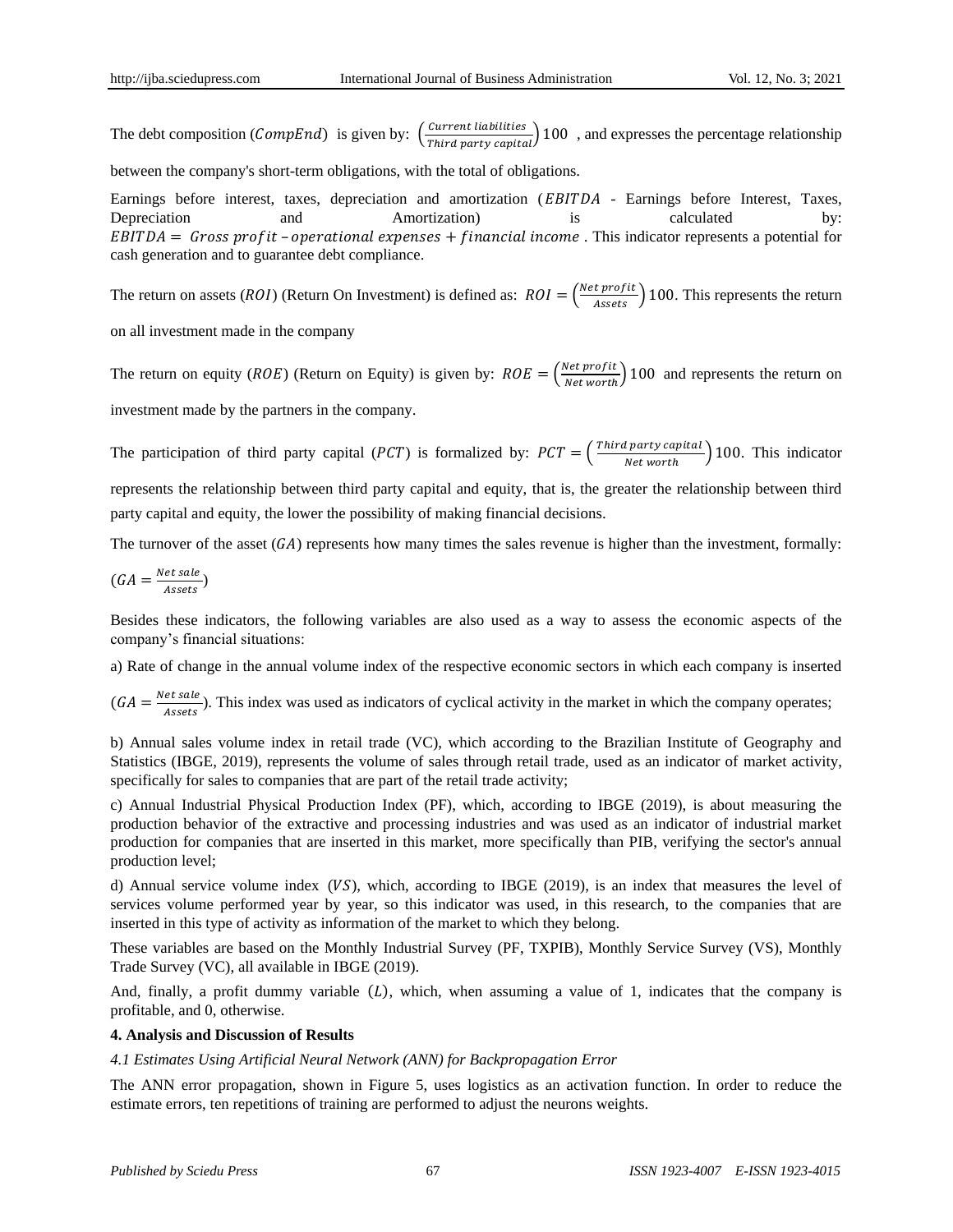

Figure 5. ANN structure estimated using Equation (38)

Source: Authors elaboration

The model variables are represented by I1, I2, I3 and so on, and are identified in the architecture by the variable's name, thus defining the correspondences, as shown in Figures 5, 6 and 7. The H1, H2, H3 and so on, represent each neuron, in each of the layers, which are identified by B1, B2, B3, B4 and B5, the latter being the output layer, which is calculated in the activation function to find the result.



Figure 6. ANN structure estimated using Equation (39)

Source: Authors elaboration

As can be seen in Figures 5, 6 and 7, the ANN"s architectures were built in the same way, so that it was possible to make a comparison between the models estimates. Thus, the ANN's were elaborated considering four hidden layers and an output layer; with respectively, 16, 10, 5 and 4 neurons, with two neurons in the last output layer, one of which represents the classification of profitable companies (Profit\_2018) and the other, from injured companies (N Profitable\_2018)



Figure 7. ANN Structure estimated using Equation (40)

Source: Authors elaboration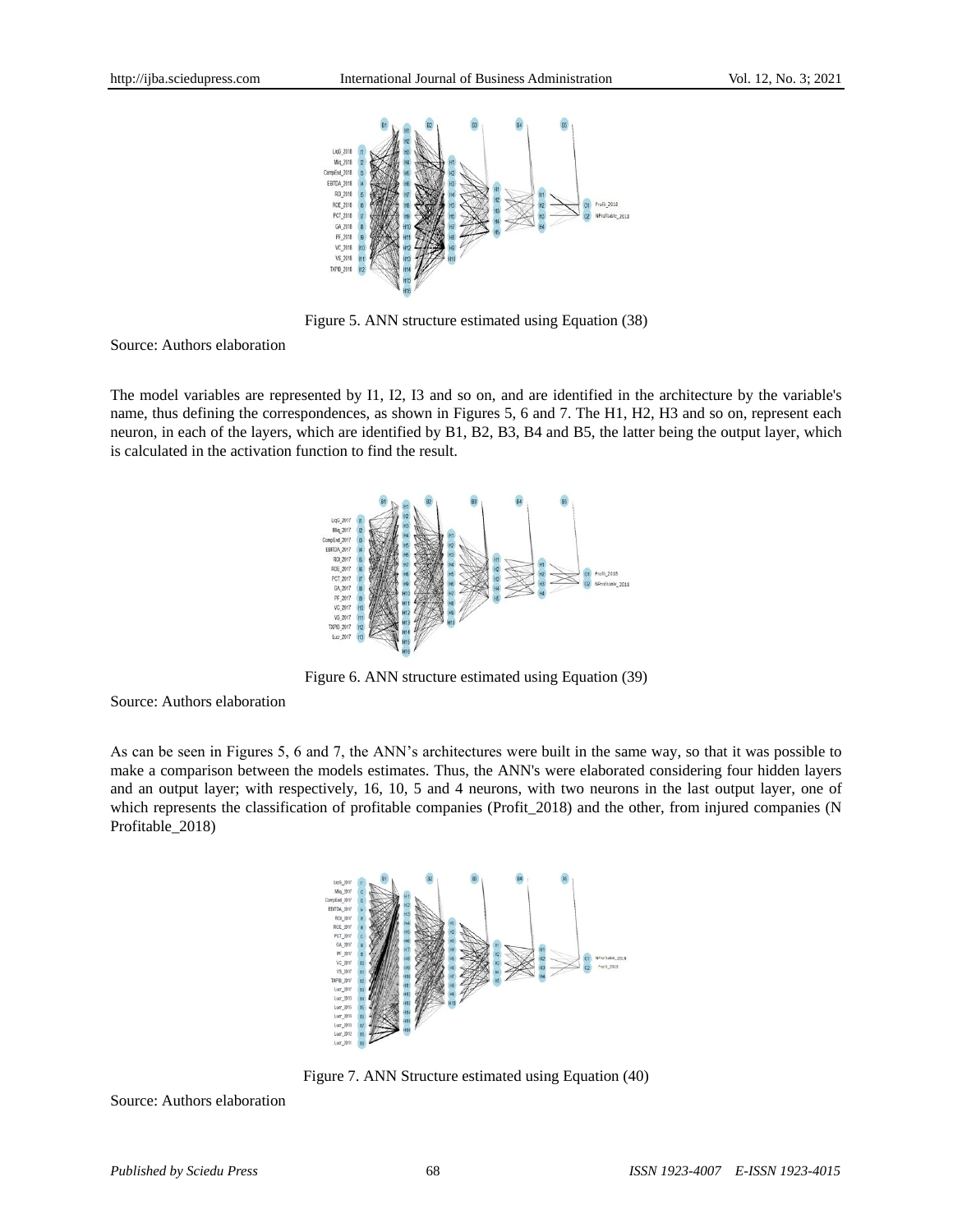For the generation of these networks, as well as for the estimation of discriminant functions, the data were separated into two random samples, with 50% of the observations in each one, with each sample being carried randomly. One of them was used to calculate the neural network and the discriminant analysis, the second sample was used to test the neural network and the discriminant analysis and to perform the companies" classification in this sample. More specifically, to test how many companies were classified correctly / incorrectly, thus identifying the percentage of correct estimates.

|  | Equatio<br>n | Classification |                | Number of companies | Accurancy $(\% )$ |  |
|--|--------------|----------------|----------------|---------------------|-------------------|--|
|  |              |                | Profit         | Loss                |                   |  |
|  | (38)         | Profit         | 94             | 18                  | 83,80%            |  |
|  |              | Loss           | 5              | 25                  |                   |  |
|  |              | Profit         | 95             | 18                  | 84,51%            |  |
|  | (39)         | Loss           | $\overline{4}$ | 25                  |                   |  |
|  | (40)         | Profit         | 6              | 27                  | 15,49%            |  |
|  |              | Loss           | 93             | 16                  |                   |  |
|  | Total        |                | 99             | 43                  |                   |  |

Source: Authors elaboration

When estimating the ANN described by Equations (38), (39) and (40), according to Table 1, 94, 95 and 6 companies; respectively, were correctly classified as profitable and, respectively, 25, 25 and 16 companies were correctly classified in an injured situation. Thus, it appears that the ANN with the highest level of correctness was obtained with Equation (39), which presents the best level of forecasting companies situation, with 84.51% of companies correctly classified in situations of profit or loss. For example, of the 99 companies that were really profitable, according to Equation (39), 95 were classified as profitable while 4 of them were impaired; in addition, of the total of the 43 companies that were profitable, 25 of them were correctly classified, at a loss, while 18 were incorrectly defined as being in a profitable situation. Thus, the option was to present and discuss only the results of this equation.

The ANN structured in a contemporary way with Equation (38), presented a percentage of correct answers also above 83%. This form of modeling was applied by Teixeira et al. (2013), using only the discriminant analysis and reached the level of accuracy of 82.8%, in a sample composed of 255 companies listed in the financial market. This result can be corroborated by Chen and Du (2009), in which they obtained an accuracy of 82.14% with the use of neural networks relating the companies" situation. Azayite and Achchab (2018) reported a higher percentage, with 85% of accuracy correct in the classification of companies in solvents and non-solvents.

As, statistically, the ANN" s structured by Equations (38) and (39) present very similar results, the option was to analyze only the ANN with Equation (38), since, by the discriminant analysis, this specification was the one that presented the best fit, which allowed comparing results achieved with the two estimates.

| Variable                | <b>Statistic</b> | Variable            | <b>Statistic</b> | Variable       | <b>Statistic</b> |
|-------------------------|------------------|---------------------|------------------|----------------|------------------|
| $LiqG_{2018}$           | 3,27             | $ROI_{2018}$        | $-4,04$          | $PF_{2018}$    | 22,01            |
| $Mliq_{2018}$           | $-4.19$          | ROE <sub>2018</sub> | 1,08             | $VC_{2018}$    | 0.67             |
| CompEnd <sub>2018</sub> | 4.06             | $PCT_{2018}$        | $-0.76$          | $VS_{2018}$    | 0.23             |
| EBITDA <sub>2018</sub>  | $-2,32$          | $GA_{2018}$         | 4,44             | $TXPIB_{2018}$ | 1,26             |

Table 3. Estimate of variables importance in the ANN of Equation (38)

Source: Authors elaboration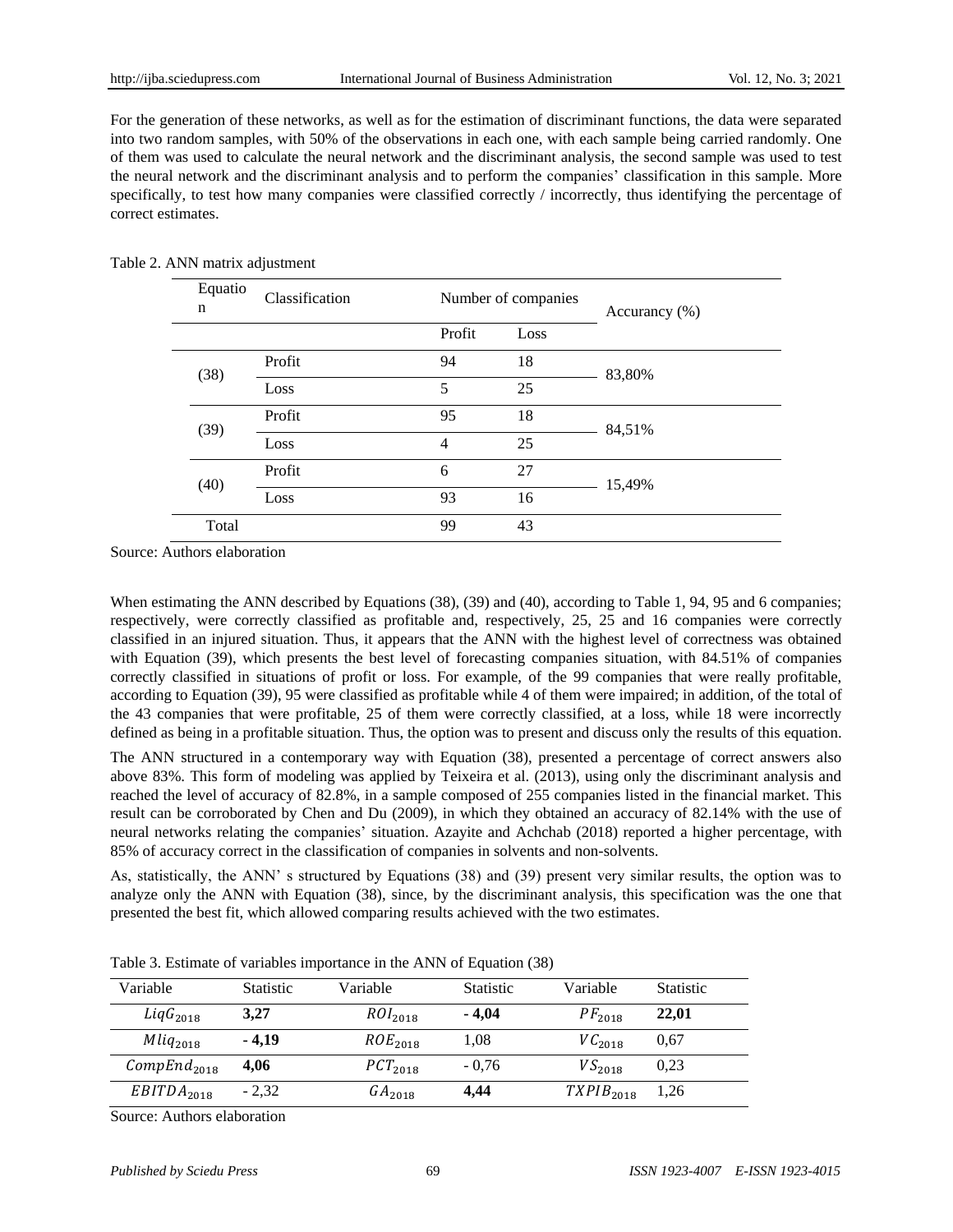Table 3 shows the importance of each variable in defining the ANN results in Equation (38), based on the method of Olden (2002). As demonstrated in the methodology, this importance is found by the sum of the multiplication of the input and output weight of each neuron in each layer, not having a unit of measurement. Thus, it is possible to verify that the economic variable  $PF_{2018}$  has the highest degree of importance in ANN, with 22.01 among the variables analyzed to define the company's situation. Regarding the financial variables, those with the highest degree of importance are  $GA_{2018}$ ,  $Milq_{2018}$ ,  $ROI_{2018}$  and  $LiqG_{2018}$ , with 4.44, -4.19, -4.04 and 3.27, respectively. It is not possible to create a direct relationship between the ANN result with each variable, since, as the method of Olden and Jackson (2002) seeks only the magnitude of importance and not its meaning, this relationship between the variables is reported only through the synaptic weights (in statistical terms, parameters) of each neuron in each layer. It is important to note that synaptic weights are recalculated from layer to layer, with a reduction in the amount of neuron in each layer forward, according to the neural network learning.

It should be highlighted that, differently of what happens with AD, where it is possible to extract unique estimates for each of the variables in order to constitute a discrimination function, in ANN it is not possible to extract a single parameter for each variable, as weights are generated by synaptic weight learning for each of the neurons in each layer, and thus the next layers of a network are calculated based on the neurons in the previous layers.

| Variable                | <b>Estatistic</b> | Variable            | Estatistic | Variable       | Estatistic |
|-------------------------|-------------------|---------------------|------------|----------------|------------|
| $LiqG_{2018}$           | $-0.531$          | ROI <sub>2018</sub> | $-0.646$   | $PF_{2018}$    | $-0.569$   |
| $Mliq_{2018}$           | 0.193             | ROE <sub>2018</sub> | 0,056      | $VC_{2018}$    | 0,160      |
| CompEnd <sub>2018</sub> | $-0,330$          | $PCT_{2018}$        | $-0.511$   | $VS_{2018}$    | 0.143      |
| EBITDA <sub>2018</sub>  | $-0,116$          | $GA_{2018}$         | $-0.551$   | $TXPIB_{2018}$ | $-0,609$   |

Table 4. Average of the ANN weights in Equation (38)

Source: Authors Elaboration

Table 4 represents the average of the synaptic weights for each of the variables. Thus, it is possible to observe that the variables with the greatest effects on ANN are  $LiqG_{2018}$ ,  $ROI_{2018}$ ,  $PCT_{2018}$ ,  $GA_{2018}$ ,  $PF_{2018}$  and  $TXPIB_{2018}$ , all with negative effects, except for  $ROL<sub>2018</sub>$ .

All synaptic weights are available in the [GitHub](https://github.com/VargasEmanuel/RNA-AD-FinancialSA) (Note 6) data repository, which can be accessed via web. These data can be used to reconstruct the network and discriminate against a new sample of companies, in addition to being used as a basis for future studies.

#### *4.2 Discriminant Functions Estimates*

Next, the results of the discriminant analysis performed with the same models used in ANN, Equations (38), (39) and (40) are presented. It begins with the test to identify whether the division between groups is statistically significant; then, the diagnoses of the most important variables in the discrimination of the groups are made and, finally, the discriminant functions are estimated.

|  |  |  | Table 5. Statistical tests for the validation of discriminant functions |  |
|--|--|--|-------------------------------------------------------------------------|--|
|  |  |  |                                                                         |  |

| <b>Equation</b> (38) |        | <b>Equation</b> (39) |        | Equation $(40)$       |          |
|----------------------|--------|----------------------|--------|-----------------------|----------|
| Modified LR chi2     | 752    | Modified LR chi2     | 986.69 | Modified LR chi2      | 1742.414 |
| Box F $(91,67544.5)$ | 8.25   | Box $F(91,67544.5)$  | 10.82  | Box F $(210,66079.3)$ | 7.49     |
| Box chi $2(91)$      | 648.46 | Box chi $2(91)$      | 850.50 | Box chi $2(210)$      | 1438.86  |
| Prob > F             | 0.00   | Prob > F             | 0.00   | Prob > F              | 0.00     |
| Prob > chi2          | 0.00   | Prob $>$ chi2        | 0.00   | Prob > chi2           | 0.00     |

Source: Authors Elaboration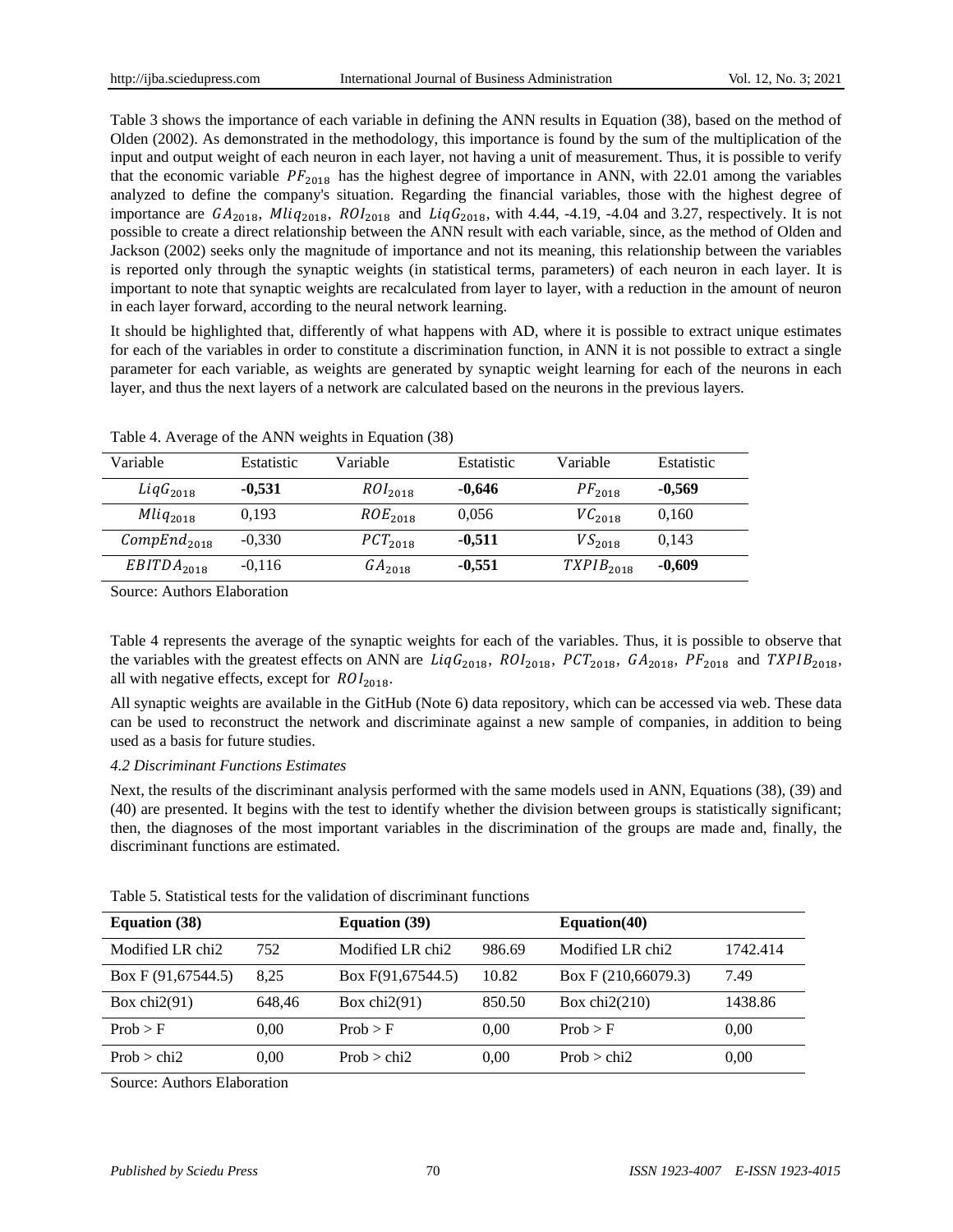Table 5 summarizes the result of the M'Box test applied to Equations (38), (39) and (40). The test has as a null hypothesis the equality between the variance and covariance of group matrices. Thus, when the test is not statistically significant, the null hypothesis is not rejected, which means that the discriminant analysis is viable.

As the M'Box tests of the proposed models showed high statistical significance, less than 1% of significance; therefore, the null hypothesis is rejected in the three analyzed equations. Thus, matrices of variance and covariance of the groups, in each of these equations, are not the same, which violates one of the assumptions of the discriminant analysis. Thus, the estimated results, with Equations (38), (39) and (40), using the discriminant analysis method, do not become appropriate to classify the sampled companies as profitable and non-profitable.

However, even though there are statistical restrictions regarding the use of the discriminant analysis, it was decided to apply it, mainly, for the purpose of comparison with results achieved by the ANN models. Nevertheless, it is not possible to assume that the method has adequate accuracy for its application.

| Equation | Situation | N °of companies in |      | $Accuracy$ %) |  |
|----------|-----------|--------------------|------|---------------|--|
|          |           | Profit             | Loss |               |  |
| (38)     | Profit    | 92                 | 16   | 83,80%        |  |
|          | Loss      | 7                  | 27   |               |  |
| (39)     | Profit    | 79                 | 10   | 78,87%        |  |
|          | Loss      | 20                 | 33   |               |  |
| (40)     | Profit    | 82                 | 11   | 80,28%        |  |
|          | Loss      | 17                 | 32   |               |  |

Table 6. Matrix adjustment of discriminant analysis

Source: Authors Elaboration

Table 6 shows the classification of companies and the number of correct answers and errors reported the application of the DA. In this perspective, the estimate of the highest level of correctness by the discriminant analysis occurred with Equation (38), with 83, 80% of accuracy in the classification of the analyzed companies in a profitable or loss situation. For this reason, the option was made to focus only on its results. This level of accuracy was very close to the estimates of the discriminant function reported in Teixeira et al. (2013), who had an accuracy level of 82.8%.

|  | Table 7. Estimate of discriminant function - Equation (38) |  |  |  |  |  |
|--|------------------------------------------------------------|--|--|--|--|--|
|--|------------------------------------------------------------|--|--|--|--|--|

| Variable                | Coeficient | Importance | Variable           | Coeficient | Importance |
|-------------------------|------------|------------|--------------------|------------|------------|
| $LiqG_{2018}$           | $-0,611$   | $-0,335$   | $PCT_{2018}$       | $-0,675$   | 0.075      |
| $Mliq_{2018}$           | $-0.306$   | $-0.281$   | GA <sub>2018</sub> | $-0.507$   | $-0.089$   |
| CompEnd <sub>2018</sub> | 0.343      | $-0.010$   | $PF_{2018}$        | 0.164      | 0,013      |
| EBITDA <sub>2018</sub>  | $-0.211$   | $-0.198$   | $VC_{2018}$        | $-0.116$   | $-0.017$   |
| ROI <sub>2018</sub>     | $-0,589$   | $-0.304$   | $VS_{2018}$        | $-0.203$   | $-0.095$   |
| ROE <sub>2018</sub>     | $-1,088$   | $-0,407$   | $TXPIB_{2018}$     | 0,365      | 0,085      |

Source: Authors Elaboration

Table 7 shows the estimates of the coefficients of Equation (38), as well as the degree of importance of each variable in this equation. Thus, the variable  $ROE<sub>2018</sub>$  has the highest degree of importance, with -0.407 of correlation with the discriminant function. If the effects of the other variables are isolated, and considering the coefficient of this variable of -1.088, it is verified that the classification of the company in a profitable or loss situation suffers a negative effect from  $ROE_{2018}$ . There are two other relevant discriminating variables, Liq $G_{2018}$  e a  $ROI_{2018}$  with a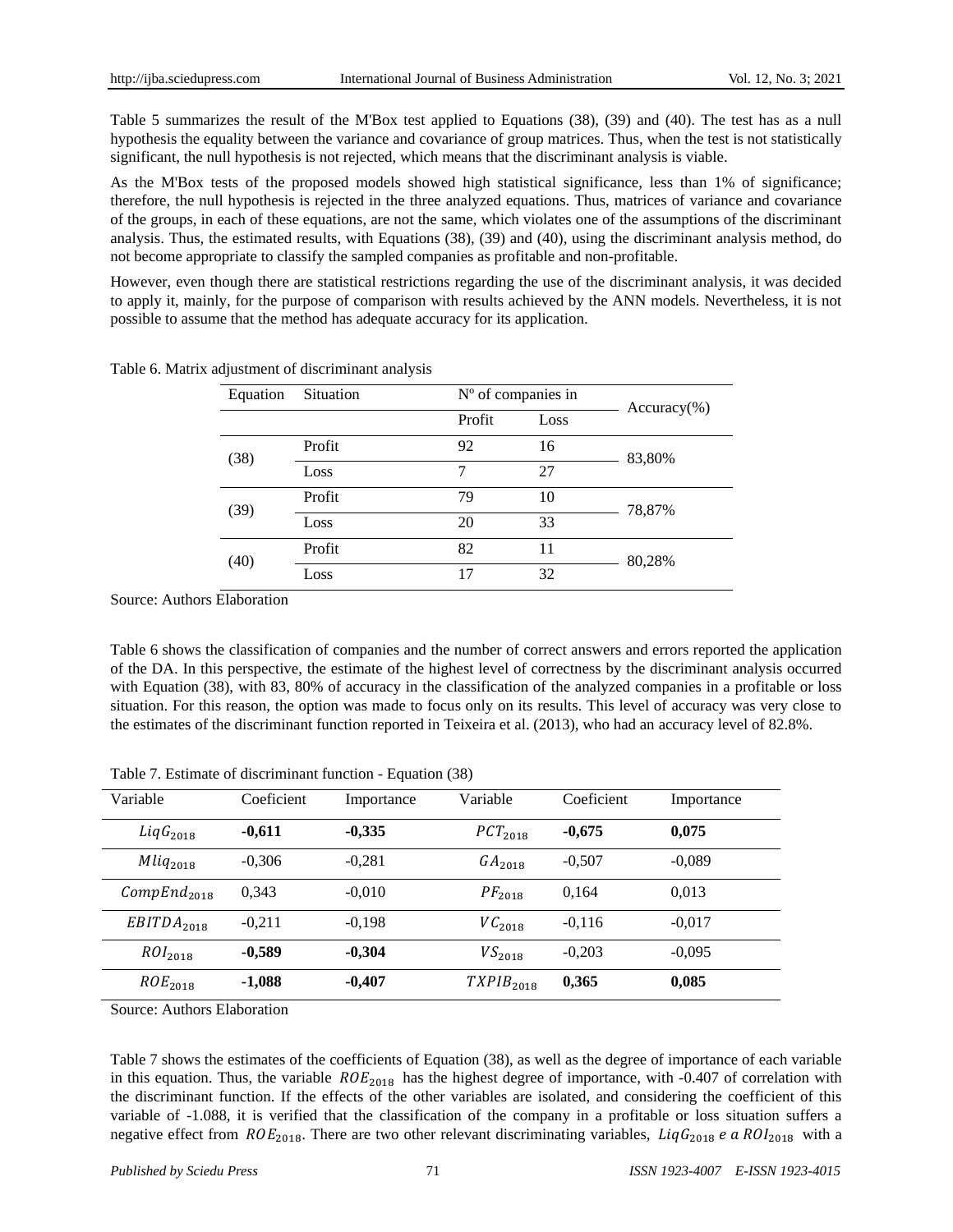correlation of -0.335 and -0.304, respectively. The other variables listed in the table have little capacity to discriminate groups. Regarding the variable, even if it has a small importance in the discrimination of groups of 0.075, the estimated coefficient of -0.675 indicates that it has the effect of discriminating against companies in a profitable/loss situation, because the greater the  $PCT$ , higher are the passive interest and consequently, lower profits.

Therefore, considering the problem of the present research, the ANN and AD models, more in tune with the outlined objectives, were structured by Equations (38) and (39), which presented a high degree of assertiveness in the prediction, about 84% of companies with profit or loss situation. This same percentage was obtained when estimating the discriminant function, structured by Equation (38). It is important to emphasize that one of the assumptions of the discriminant analysis was violated, the equality of the matrix of variance and covariance, which leads to caution in interpreting these results.

Comparing the results achieved with the ANN estimate of other studies, it was possible to note that the degree of assertiveness estimated in the present study is close to those obtained by Odom e Sharda (1990), Chen and Du (2009), Azayite and Achchab (2018), Teixeira et al. (2013) and Prado et al. (2020). The work of Odom and Sharda (1990) showed approximately 80% of accuracy in the three samples used. The percentage of correct answers by ANN obtained by Chen and Du (2009) was 82.14%. In Azayite and Achchab (2018), the level of assertiveness of the model was 84.8%, also with the use of ANN. Conversely, Teixeira et al. (2013) used the AD method, where the level of assertiveness in the classification of the sampled companies reached around 83% without violating the hypothesis of equality of variance and covariance matrix of the two groups analyzed. Chung et al. (2008) also used ANN to estimate a model that could predict the financial situation of industrial companies in New Zealand, but presented an assertiveness percentage of 62%, lower than the percentages estimated by the other authors mentioned above. Prado et al. (2020) estimated models for 100 companies in the commercial sector and reached 100% and 96.9% accuracy in both models which higher than those found in the literature. According to the authors, the tool has great relevance to evaluate important characteristics of financial statements.

Yildirim et al. (2011) and Björklund et al. (2017) sought to find the return of companies stills listed in the financial market. The first reached an assertiveness level of 95% in forecasting the return of companies' stills, while the second obtained an estimate indicating that the use of ANN did not improve the portfolio optimization method.

Aydın et al. (2015) built an alert system to predict the possible situation of an economic-financial crisis using the ANN method with time series. According to the authors, the ANN estimates showed a high crisis prediction power.

In summary, mainly in relation to Chen and Du (2009), Azayite and Achchab (2018), Yildirim et al. (2011) and Prado et al. (2020), it is possible to verify that the ANN method has a high predictive power of companies on their economic and financial situation, thus constituting an important tool for credit risk analysis by financial institutions, managers companies and private investors.

It is necessary to point out that the application of the neural network with multiple layers and with a complex error propagation algorithm can have a high computational cost, especially when the volume of data enlarges. However, the ANN"s estimated in the present study have an execution time of approximately 30 minutes for each equation, using a computer with an Intel Celeron Dual Core processor, 4GB of RAM, HD500GB and 5400RPM.

It is outstanding that the use of the ANN method has pros and cons. The main benefits are its high power to identify patterns and the possibility of using any type of variable, without presenting estimation errors; but, conversely, the interpretation of estimate variables, that is, the synaptic weights or parameters is not simple, as in AD, not mentioning the absence of tests of variables significance. Thus, it is still necessary to develop more tools to more accurately assess its applicability.

Lastly, the results of this study may be useful to financial agents, shareholders and decision makers in open companies, with the purpose of reducing risk in forecasting companies situation, at the time of portfolios creation. Or even, considering the assertiveness of the neural network, it can become a very efficient support and alert tool in predicting the economic situation of the analyzed companies.

## **5. Conclusion**

The present study constructed and estimated an artificial neural network (ANN) and a discriminating function to assess the economic and financial situation of Brazilian open companies, between 2011 and 2018. In both cases, we sought to structure the models in order to obtain the smallest possible error in the classification of the sampled companies, in a profitable or loss situation.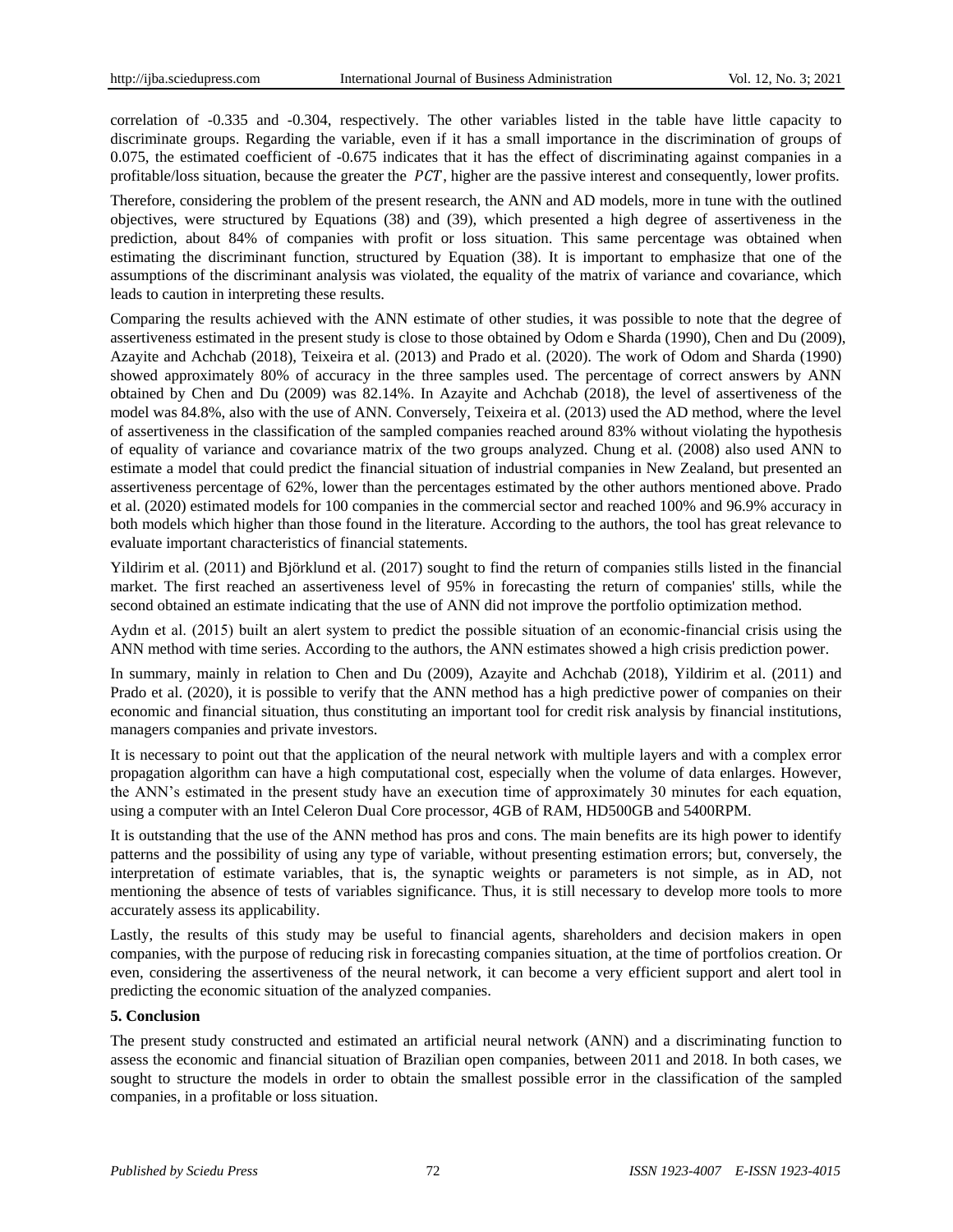Three models were built: the first sought to find contemporary relationships between the company's profit and loss situation from financial and economic information; the second estimated relations between the company's contemporary situation, profit or loss, with its most recent past, that is, the immediately preceding year; and the third model linked the contemporary situation of the company with all its past in the interval between 2011 and 2018.

With the estimate performed, it was f reported that the best adjustments occurred with the ANN and the discriminant functions structured with Equations (38) and (39). For the ANN, these two equations showed approximately the same degree of assertiveness in classifying the companies" situation. However, the discriminant function was better structured with Equation (38).

For this reason, and for a parsimony assessment, results of Equation (38) were chosen. Thus, it was possible to verify that the financial variables: general liquidity, net margin, debt composition, return on investment, turnover of the asset, as well as the economic activity variable, industrial physical production, are relevant in the definition of the financial situation in which the company is. It is also worth mentioning that; although, the variable did not show a high degree of importance in the average ANN weights, the variable had a high effect to define the net result.

As the ANN presented a high predictive power, it can serve, empirically, to assist the decision making by financial market agents and company managers, so that it is possible to reduce as much as possible the loss of information in the economic-financial analysis of companies, as well as guaranteeing a low risk prediction, mainly for providing an aggregate view from a large number of variables. This allows to more precisely targeting the implementation of strategies to increase the competitiveness of the company in question in the market in which it operates.

Finally, the study aimed to contribute to the better understanding of important characteristics of the economic and financial information of Brazilian companies. According to the literature, the performance of the application of ANN showed better results than DA. In addition, the use of ANN is highly important for assessing the economic and financial situation of the companies, being able to evaluate characteristics what ir would not be possible with the descriptive analysis of the variables only.

It is worth highlighting, as a suggestion for future studies, the need to better understand the relationship between financial and economic information with the growth and survival capacity of companies, not only from the profit and financial situation, but also from the conduction company based on its organizational and institutional governance strategies. In addition, it is also suggested the application of time series neural network methods, thus considering the company"s history, with the purpose of verifying whether the prediction capacity increases with the sampled companies*.*

#### **Reference**

Assaf Neto, A. (2018). *Mercado Financeiro* (14th ed.). São Paulo: Atlas.

- Aydin, A. D., *et al.*. (2015). Prediction of financial crisis with artificial neural network: an empirical analysis on Turkey. *International Journal of Financial Research, 6*, 36-45.
- Azayite, F. Z., & Achchab, S. (2018). Financial early warning system model based on neural networks, PSO and SA algorithms. In H. Rodrigues (Ed.), *EngOpt proceedings of the 6th*.
- Björklund, S. E., & Uhlin, T. (2017). Artificial neural networks for financial time series prediction and portfolio optimization. *Master Thesis*, Science Department of Management and Engineering, Linköping University – Sweden. The contract of the set of the Retrieved contract of the set of the set of the set of the set of the set of the set of the set of the set of the set of the set of the set of the set of the set of the set of the set

[https://www.soderbergpartners.se/globalassets/sv/om-oss/karriar/arets-finansuppsats/bjorklund-s.--uhlin-t.-artifi](https://www.soderbergpartners.se/globalassets/sv/om-oss/karriar/arets-finansuppsats/bjorklund-s.--uhlin-t.-artificial-neural-networks-for-financial-time-series-prediction-and-portfolio-optimization.pdf) [cial-neural-networks-for-financial-time-series-prediction-and-portfolio-optimization.pdf](https://www.soderbergpartners.se/globalassets/sv/om-oss/karriar/arets-finansuppsats/bjorklund-s.--uhlin-t.-artificial-neural-networks-for-financial-time-series-prediction-and-portfolio-optimization.pdf)

Braga, A. P., Carvalho, A. P. L., & Ludermir, T. B. (2000). *Redes Neurais Artificiais: Teoria e Aplicações* (2nd ed.). Rio de Janeiro: LTC Editora.

Brasil Bolsa Balc ão-B3. (2019). Retrieved December 5, 2019, from [http://www.b3.com.br/pt\\_br/](http://www.b3.com.br/pt_br/)

- Chen, W. E., & Du, Y. (2017). Using neural networks and data mining techniques for the financial distress prediction model. *Expert Systems with Applications, 36,* 4075-4086. Retrieved January 8, 2020, from <http://citeseerx.ist.psu.edu/viewdoc/download?doi=10.1.1.452.4753&rep=rep1&type=pdf>
- Chung, K., *et al.*. (2008). Insolvency prediction model using multivariate discriminant analysis and artificial neural network for the finance industry in New Zealand. *International Journal of Business and Management, 39*(1), 19-28.

Doing Business. (2018). *Medindo a regulamentação do ambiente de negócios - Ranking Facilidade em Fazer Negócios*. The World Bank Group. Retrieved January 1, 2019, from <https://portugues.doingbusiness.org/>

Gitman, L. J. (2010). *Princípios da administração financeira* (12th ed.). São Paulo: Pearson Prentice Hall.